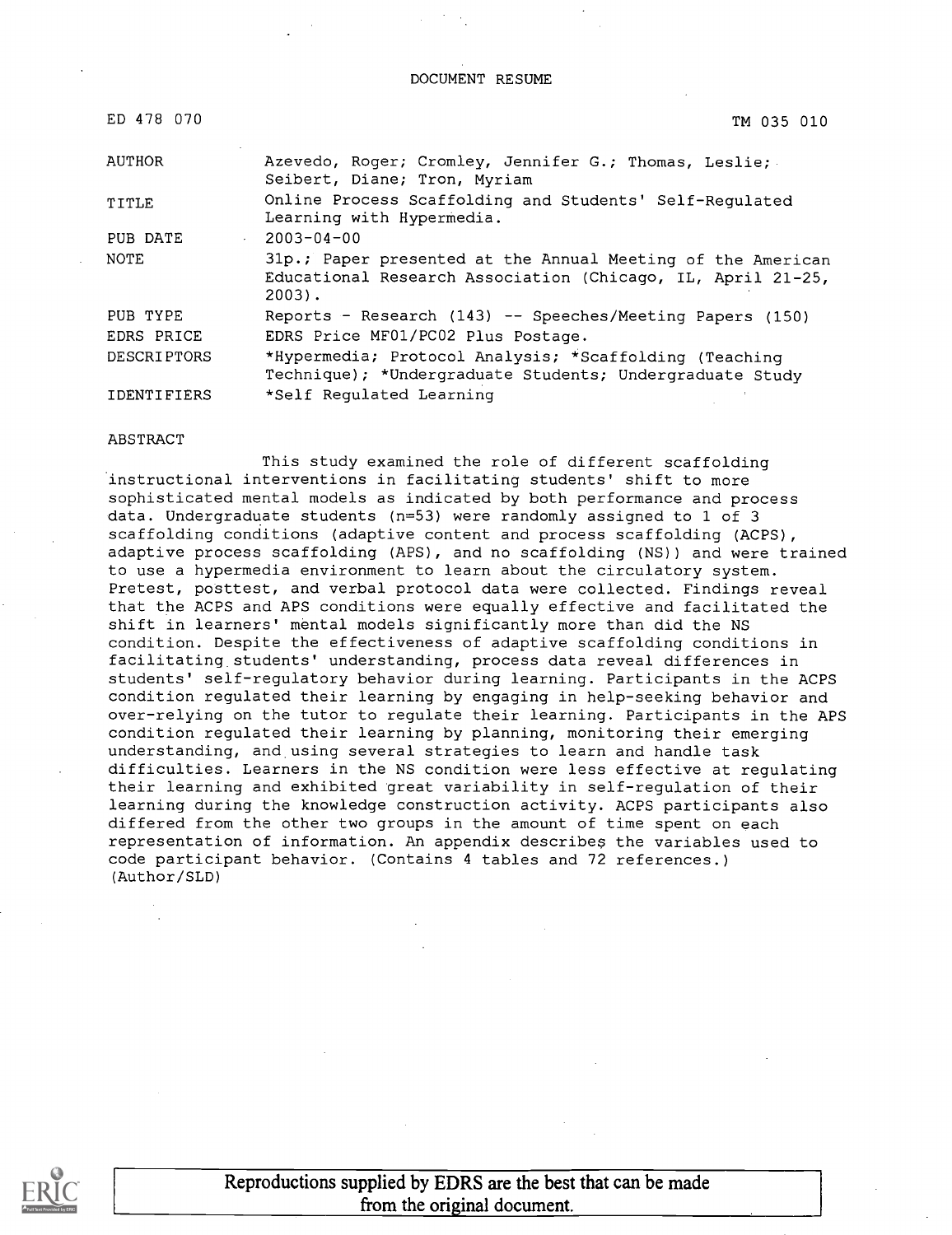# Online Process Scaffolding and Students' Self-Regulated Learning with Hypermedia

Roger Azevedo<sup>1</sup>, Jennifer G. Cromley<sup>1</sup>, Leslie Thomas<sup>2</sup>, Diane Seibert<sup>1</sup>, and Myriam Tron<sup>1</sup>

<sup>1</sup> University of Maryland, College Park

<sup>2</sup> Montgomery Blair High School

PERMISSION TO REPRODUCE AND DISSEMINATE THIS MATERIAL HAS<br>BEEN GRANTED BY

R. Azeredo

TO THE EDUCATIONAL RESOURCES INFORMATION CENTER (ERIC) 1

U.S. DEPARTMENT OF EDUCATION<br>Office of Educational Research and Improvement<br>EDUCATIONAL RESOURCES INFORMATION

CENTER (ERIC) This document has been reproduced as received from the person or organization originating it.

0 Minor changes have been made to improve reproduction quality.

Points of view or opinions stated in this document do not necessarily represent official OERI position or policy.

 $\ddot{\phantom{1}}$ 

 $\ddotsc$ 

 $\frac{\text{Coneg } \cdot \text{rank}, \text{mb } 20 \cdot \text{ln}}{\text{Fow } (201) \cdot 405.2799}$ Fax:  $(301)$  405-2891<br>E-mail: ra109@umail.umd.edu Please address all correspondence to: Roger Azevedo, Ph.D. University of Maryland Department of Human Development 3304 Benjamin Building, 3304E College Park, MD 20742 Fax: (301) 405-2891

Paper presented at the annual conference of the

American Educational Research Association, Chicago, IL (April 21-25, 2003).

TM035010

BEST COPY AVAILABLE

2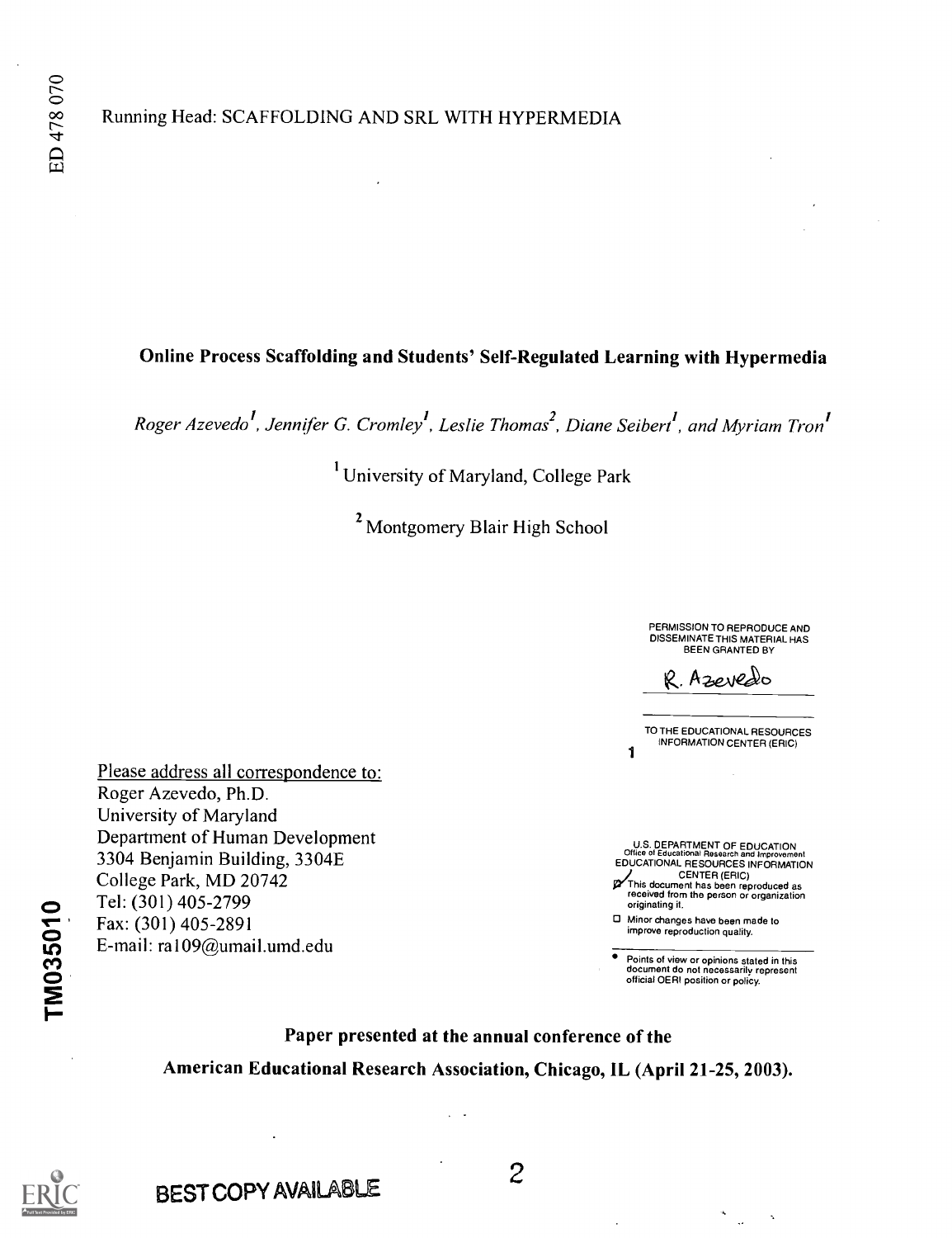#### Abstract

We examined the role of different scaffolding instructional interventions in facilitating students' shift to more sophisticated mental models as indicated by both performance and process data. Undergraduate students ( $N = 53$ ) were randomly assigned to one of three scaffolding conditions (adaptive content and process scaffolding [ACPS], adaptive process scaffolding [APS], and no scaffolding [NS]) and were trained to use a hypermedia environment to learn about the circulatory system. Pretest, posttest, and verbal protocol data were collected. Findings revealed that the ACPS and APS conditions we equally effective and facilitated the shift in learners' mental models significantly more than did the NS condition. Despite the effectiveness of adaptive scaffolding conditions in facilitating students' understanding, process data revealed differences in students' self-regulatory behavior during learning. Participants in the ACPS condition regulated their learning by engaging in help-seeking behavior and over-relying on the tutor to regulate their learning. Participants in the APS condition regulated their learning by planning, monitoring their emerging understanding, used several strategies to learn and handle task difficulties. Learners in the NS condition were less effective at regulating their learning and exhibited great variability in selfregulation of their learning during the knowledge construction activity. ACPS participants also differed from the two other groups in the amount of time spent on each representation of information.



3

 $\mathbf{I}$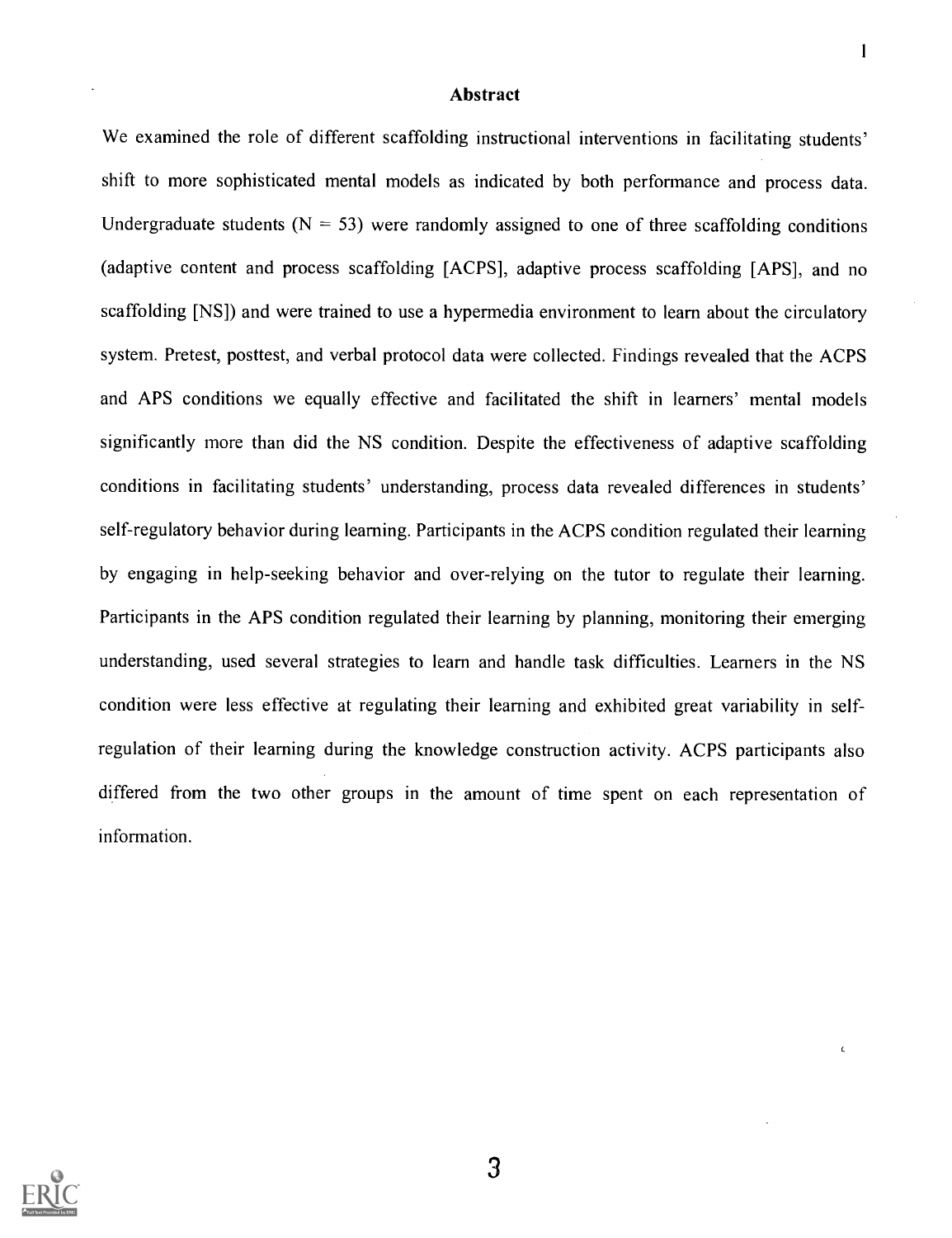#### Online Process Scaffolding and Students' Self-Regulated learning with Hypermedia

Can hypermedia enhance students' learning by adapting to their individual needs? Technology-based learning environments are effective to the extent that they can adapt to the learning needs of individual learners by systematically and dynamically providing scaffolding and support during learning (Anderson, Corbett, Kordinger, & Pelletier, 1995; Derry & Lajoie, 1993; Koedinger, 2001; Lajoie & Azevedo, 2000; Shute & Psotka, 1996). The ability of these environments to provide adaptive, individualized scaffolding is based on an understanding of how learner characteristics, system features, and the mediating learning processes interact during learning. A critical aspect of providing individualized instruction is scaffolding, or instructional support in the form of guides, strategies, and tools which are used during learning to support a level of student understanding that would be impossible to attain if students learned on their own (Reiser, 2002). A fundamental goal of education and of learning with hypermedia is to understand what kinds of scaffolds are effective, and when to scaffold during learning in facilitating students' understanding of complex science topics (e.g., Jacobson  $\&$  Archodidou, 2000). In this study, we examine how students' understanding of a complex science topic changes when they use hypermedia in three different scaffolding conditions to learn about the circulatory system.

Adaptive scaffolding has been used successfully in learning environments designed to teach students about well-structured tasks such as math and physics (e.g., Aleven & Koedinger, 2002; Anderson et al., 1995; Conati & VanLehn, 2000; Koedinger, 2001; Koedinger, Anderson, Hadley, & Mark, 1997). However, the recent widespread use of hypermedia environments has outpaced our understanding of how learners can learn effectively in such environments and how hypermedia can be designed to adapt to students' learning needs (Azevedo, 2002; Jacobson, Sugimoto, & Archodidou, 1996). The question of whether hypermedia environments can enhance students' learning remains unanswered because little research has been conducted on how certain types of instructional scaffolding may facilitate students' learning with hypermedia (Azevedo & Cromley, 2003; Jacobson et al., 1994, 1996). Empirical research in this area is critical in addressing the issue of how different scaffolding methods and underlying self-regulatory mechanisms facilitate students' understanding of complex materials when using hypermedia.

# Self-Regulated Learning and Hypermedia

In hypermedia environments, students are given access to a wide range of information represented as text, graphics, animation, audio, and video, which is structured in a non-linear fashion (Jonassen, 1996; Williams, 1996). Learning about a complex science topic such as the circulatory system with a hypermedia environment requires that a student make certain instructional decisions such as what and how to learn, as well as use several learning skills. Specifically, students need to analyze the learning situation, set meaningful learning goals, determine which strategies to use, assess whether the strategies are effective in meeting the learning goal, evaluate their emerging understanding of the topic, and determine whether the learning strategy is effective for a given learning goal. They need to monitor their understanding and modify their plans, goals, strategies, and effort in relation to contextual conditions (cognitive, motivational, and task conditions), and, depending on the learning task, reflect on the learning episode (Hadwin & Winne, 2001; Winne, 2001; Winne & Hadwin, 1998; Winne & Stockley, 1998). Therefore, learning in such a complex environment requires a learner to regulate his or her learning—i.e., to make decisions about what to learn, how to learn it, how much time to spend on it, how to access other instructional materials, and to determine whether he or she understands the material (Azevedo, Guthrie, & Seibert, in press; Williams, 1996).

Self-regulated learning (SRL) is an active, constructive process whereby learners set goals for their learning and then attempt to monitor, regulate, and control their cognition, motivation, and behavior (Pintrich, 2000). Models of self-regulation (e.g., Pintrich, 2000; Schunk, 2001; Winne,



4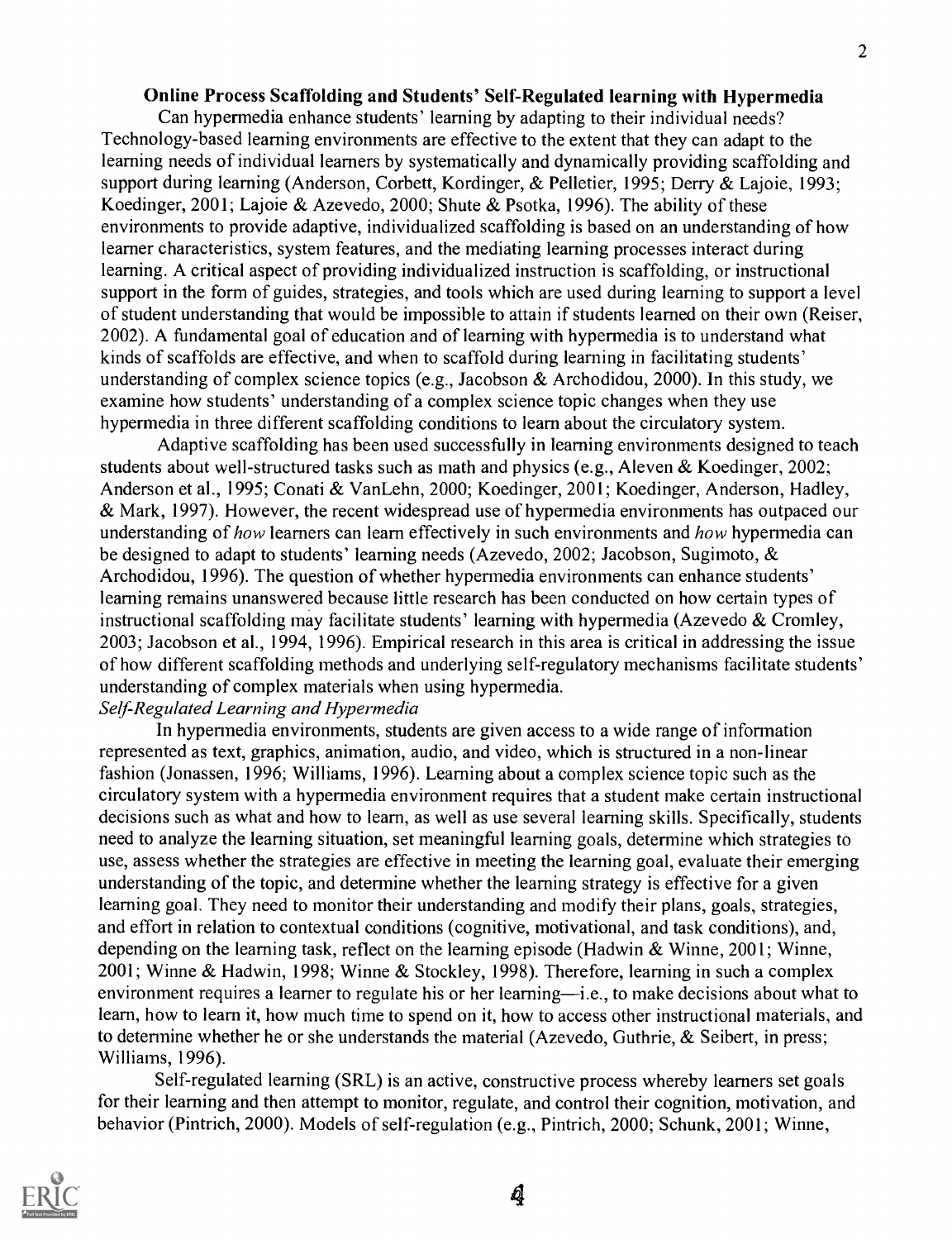2001; Winne & Hadwin, 1998; Zimmerman, 2000) describe a recursive cycle of cognitive activities central to learning and knowledge construction activities. SRL models suggest that learning problems with hypermedia may occur because students are not actively and efficiently managing their own learning (Boekaerts, Pintrich, & Zeidner, 2000; Paris & Paris, 2001; Winne, 2001; Winne & Hadwin, 1998; Winne & Perry, 2000; Zimmerman & Schunk, 2001). Students also may not be metacognitively, motivationally, and behaviorally active during the learning process (Zimmerman, 1986). They may not generate the thoughts, feelings, and actions necessary to attain their learning goals. Research has shown that learners of all ages have difficulty regulating several aspects of their learning when they use hypermedia environments to learn about complex topics and therefore gain little conceptual understanding (Azevedo et al., in press; Azevedo, Verona, Cromley, & Pritchett, 2002; Azevedo & Cromley, 2003; Greene & Land, 2000, Hannafin & Land, 1997; Oliver & Hannafin, 2000; Wu, Krajcik, & Soloway, 2001).

Since learners have difficulty regulating several aspects of their learning in hypermedia learning environments, one question is to empirically determine whether providing different types of scaffolding would enhance learners' understanding of a complex science topic. Based on the documented difficulties with regulating learning in hypermedia, we examined how we could scaffold students' learning and therefore allow them to develop a deep conceptual understanding of a complex topic (i.e., the circulatory system). We can then use the results to design adaptive hypermedia environments capable of providing individualized instruction and enhancing conceptual understanding of complex topics.

#### The Role of Scaffolding to Facilitate Students' Learning

Scaffolding is a critical component in facilitating students' learning about complex topics (Chi et. al, 1994; 2001). According to Vygotksy (1978/1934), learners should be guided or scaffolded by a more capable peer to solve a problem or carry out a task that would be beyond what they could accomplish independently. Traditionally, scaffolding in education has emphasized the role of dialogue and social interaction to foster a) comprehension and monitoring activities (e.g., Palinscar & Brown, 1984), b) student-generated self-explanations (e.g., Chi et al., 1994, 2000), c) instruction (e.g., telling the student a fact), d) cognitive scaffolding that helps the student solve a problem on his or her own (e.g., hinting) (e.g., Merrill, Reiser, Merrill, & Landes, 1995), and e) motivational scaffolding (e.g., feedback on student performance) (Lepper, Drake, & O'Donnell-Johnson, 1997), and f) tutor question-asking (e.g., Graesser, Bowers, Hacker, & Person, 1997). Despite the wealth of research on the effectiveness of scaffolding during tutoring in complex domains, we know very little how tutors' adaptive scaffolding can facilitate students' understanding of complex science topics. In addition, these lines of research have not used SRL as a comprehensive framework to analyze the complex interaction between phases and areas of learning, nor have they examined how scaffolding by a more experienced peer might assist a student to regulate his or her learning with a hypermedia environment and lead to a deep conceptual understanding of a complex science topic. (Winne & Perry, 2000). Furthermore, this empirical data can then be used to inform the design of adaptive hypermedia environments designed to foster students' understanding of such complex topics.

Scaffolding involves providing assistance to students on an as-needed basis, fading the assistance as learner competence increases (Hogan & Pressley, 1997). Scaffolds are tools, strategies, and guides which are used by human and artificial tutors, teachers, and animated pedagogical agents during learning to support students' understanding, which would be impossible to attain if they learned on their own (Atkison, 2002; Graesser, Wiemer-Hastings, Wiemer-Hastings, Kreuz, & the Tutoring Research Group, 2000; Koedinger, 2001; Reiser, 2002). While the use of scaffolds in intelligent tutoring systems (ITSs) and intelligent learning environments (ILEs) is not a novel concept, there is a lack of empirical evidence regarding the effectiveness of various

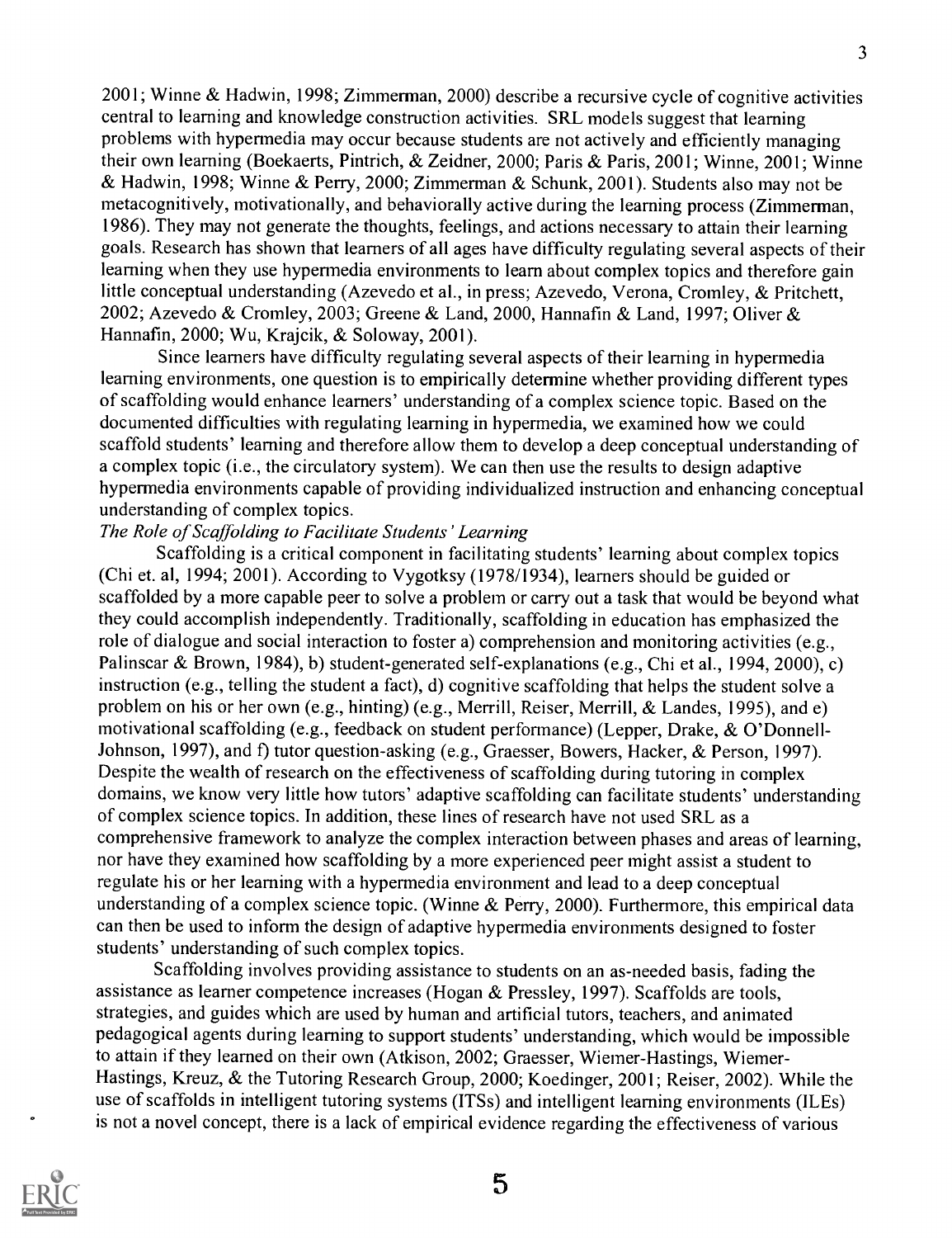types of embedded scaffolds to support students' self-regulated learning of complex topics in hypermedia environments.

Researchers have recently begun to embed scaffolds in hypermedia environments to scaffold students' learning (e.g., Azevedo, Verona, Cromley, & Pritchett, 2002; Jacobson & Archodidou, 2000; Hannafin, Hill, & Land, 1997; Hannafin & Land, 2000). For example, Vye, Schwartz, Bransford, Barron, Zech and CTGV (1998) have used *conceptual scaffolds* in the form of hints, prompts, and suggestions of key content for students to consider and also had the main character "think aloud" to help students focus on content relevant to solving problems. White, Shimoda, and Frederiksen (2000) used embedded *metacognitive scaffolds* tools in the form of learning agents, each of which supported students with various phases of the science inquiry cycle (e.g., hypothesizing, data collection, data analysis, report writing, and presenting their results) to help students self-regulate the underlying processes associated with managing learning. Azevedo, Verona and Cromley (2001) used *procedural scaffolds* to assist students in determining which resources in a Web-based simulation (e.g., graphs, scatterplots) could facilitate their learning about environmental science issues. Lajoie and colleagues (Lajoie & Azevedo, 2000; Lajoie, Azevedo, & Flesizer, 1998; Lajoie, Guerrera, Munsie, & Lavigne, 2001) used strategic scaffolds in three environments (BioWorld, SICUN tutor, and the RadTutor) to expose students to a multitude of problem solving solutions by having them compare their solutions with those of more experienced peers or experts.

Despite the potential learning benefits of using embedded scaffolds in hypermedia, their effectiveness is difficult to determine, since most of these environments include more than one type of scaffolding (e.g., Jackson et al., 2000; Lajoie et al., 2001; Oliver & Hannafin, 2000; Reiser, Tabak, Sandoval, Smith, Steinmuller, & Leone, 2001; White et al., 2000).

Using Scaffolding to Facilitate Students' Self Regulating Learning with Hypermedia

Several studies have provided evidence that when students learn about complex topics with hypermedia in the absence of scaffolding they show poor ability to regulate their learning, which leads to a failure to gain a conceptual understanding of the topics (Azevedo, et al., in press; Azevedo, Verona, & Cromley, 2001; Greene & Land, 2000; Hill & Hannafin, 1999; Land & Greene, 2000). For example, a study by Azevedo, Guthrie, & Seibert (in press) on college students' ability to learn about complex science topics examined whether students could regulate their own learning when using a hypermedia environment to learn about the circulatory system. Their results indicated that students differ in their ability to regulate their learning. Students who showed significant learning gains from pretest to posttest regulated their learning by using effective strategies, planning their learning by creating sub-goals and activating prior knowledge, monitoring their emerging understanding, and planning their time and effort. In contrast, those who did not show large learning gains used equal amounts of effective (e.g., summarization) and ineffective (e.g., memorizing) strategies, planned their learning by using sub-goals and recycling goals in working memory, handled task difficulties and demands by engaging mainly in help-seeking behavior, and did not engage in much monitoring of their learning. This study established that some students can learn with hypermedia environments, that the ability to learn about complex systems is associated with the deployment of certain SRL mechanisms during learning, and suggests that introducing scaffolds might facilitate the level of conceptual understanding for those who did not show learning gains.

Fixed scaffolds are static and are not adaptable to meet individual students' learning needs. Recent research on fixed scaffolds with hypermedia has yielded mixed results. Some studies have produced positive results (e.g., Azevedo, Ragan, Cromley, & Pritchett, 2002; Chang, Sung, & Chen, 2001; Jacobson & Archodidou, 2000; Jacobson, Sugimoto & Archodidou, 1996; Reiser et al., 2001; Shapiro, 2000). In contrast, other studies have produced evidence indicating that fixed scaffolds do

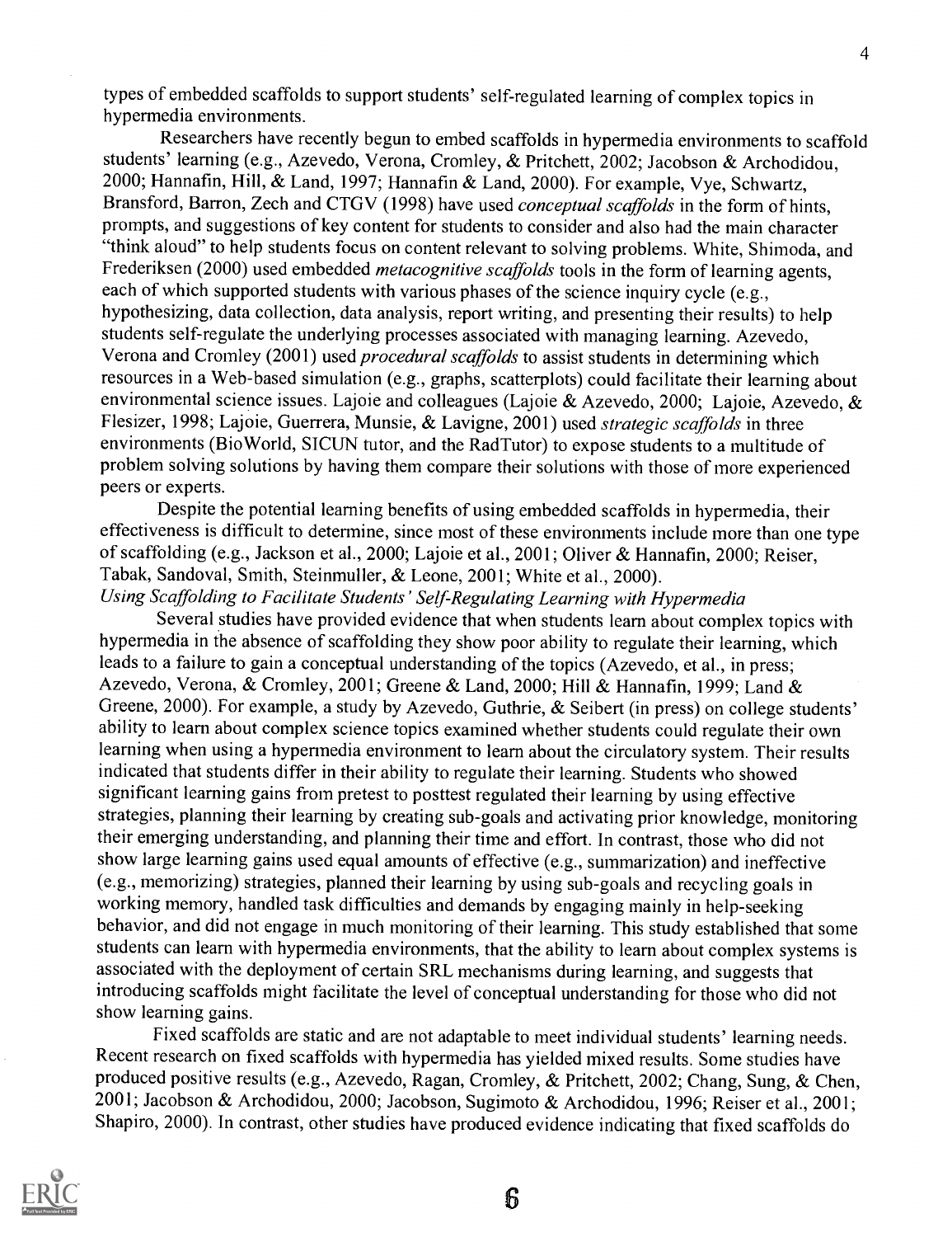not enhance students' learning with hypermedia environments (e.g., Brush & Saye, 2001; Saye & Brush, 2002; Yang, 1999, McManus, 2000). For example, Azevedo, Ragan, Cromley, & Pritchett (2002) examined the role of different conceptual scaffolding instructional conditions for high school students' understanding of ecological systems with RiverWeb, a web-based hypermedia environment. The students were randomly assigned to one of two conceptual scaffolding instructional conditions (teacher-set goals or learner-generated sub-goals) and used the environment during a three-week curriculum on environmental science. Results indicate that students who generated their own learning goals had a significantly larger shift in their mental models and were also much better at regulating their learning than were the students who used teacher-set goals. These researchers argue that fixed scaffolds are not always effective because they are not adaptable and therefore do not address students' learning needs nor do they support students' regulatory behavior when using hypermedia. The static nature of fixed scaffolds stands in stark contrast with adaptive scaffolds.

Adaptive scaffolding may be more beneficial for supporting students' self-regulated learning because it adjusts to meet students' learning needs. Adaptive scaffolding requires a teacher or tutor to continuously diagnose the student's emerging understanding and provide timely support during learning (Aleven & Koedinger, 2002; Conati & VanLehn, 1999; Luckin & duBoulay, 1999; Merrill, Reiser, Merrill, & Landes, 1995). However, research on the effectiveness of adaptive scaffolding needs to be experimentally tested before it can be embedded into a hypermedia environment. A few studies have begun to address the effectiveness of providing students' with adaptive scaffolds to facilitate their regulatory behavior and thus enhance their learning with hypermedia. Adaptive scaffolding requires a delicate balance of negotiation between providing support while continuing to foster a student's own self-regulatory behavior (e.g., planning, setting learning goals, monitoring their emerging understanding, using effective strategies, handling task difficulties and demands) during learning. A few studies (Azevedo & Cromley, 2003; Biemans, & Simons, 1995; Kao & Lehman, 1997; Kramarski & Hirsch, 2003) have recently provided evidence to support the notion that adaptive scaffolding in biology, geography, algebra, and statistics leads to enhanced student understanding in hypermedia environments.

For example, Azevedo and Cromley (2003) recently conducted a study to determine whether adaptive scaffolding was effective in facilitating students' ability to regulate their learning of complex science topics with hypermedia. The students were randomly assigned to one of three scaffolding conditions (adaptive scaffolding, fixed scaffolding, and no scaffolding) and were trained to use a hypermedia environment to learn about the circulatory system. Results indicate that students in the adaptive scaffolding condition (learning with the aid of a tutor) developed a significantly deeper conceptual understanding of the science topic, but relied extensively on the tutor to regulate their learning. Learners in the other two conditions learned significantly less and were also less effective at regulating their learning and exhibited great variability in self-regulation of their learning during the knowledge construction activity.

# Overview of the Current Study and Hypotheses

In this study, we investigated the effectiveness of three different scaffolding methods for facilitating undergraduate students' ability to regulate their learning with hypermedia and also investigated why and how different types of scaffolding were differentially effective. We focus on three research questions: (1) Do different scaffolding conditions influence students' ability to shift to more sophisticated mental models of the circulatory system? 2) How do different scaffolding conditions influence students' ability to regulate their learning? 3) Do students in different scaffolding conditions spend equal amounts of time on different representations of information while learning about the circulatory system? We used a hypermedia environment and three experimental conditions to investigate these questions.



5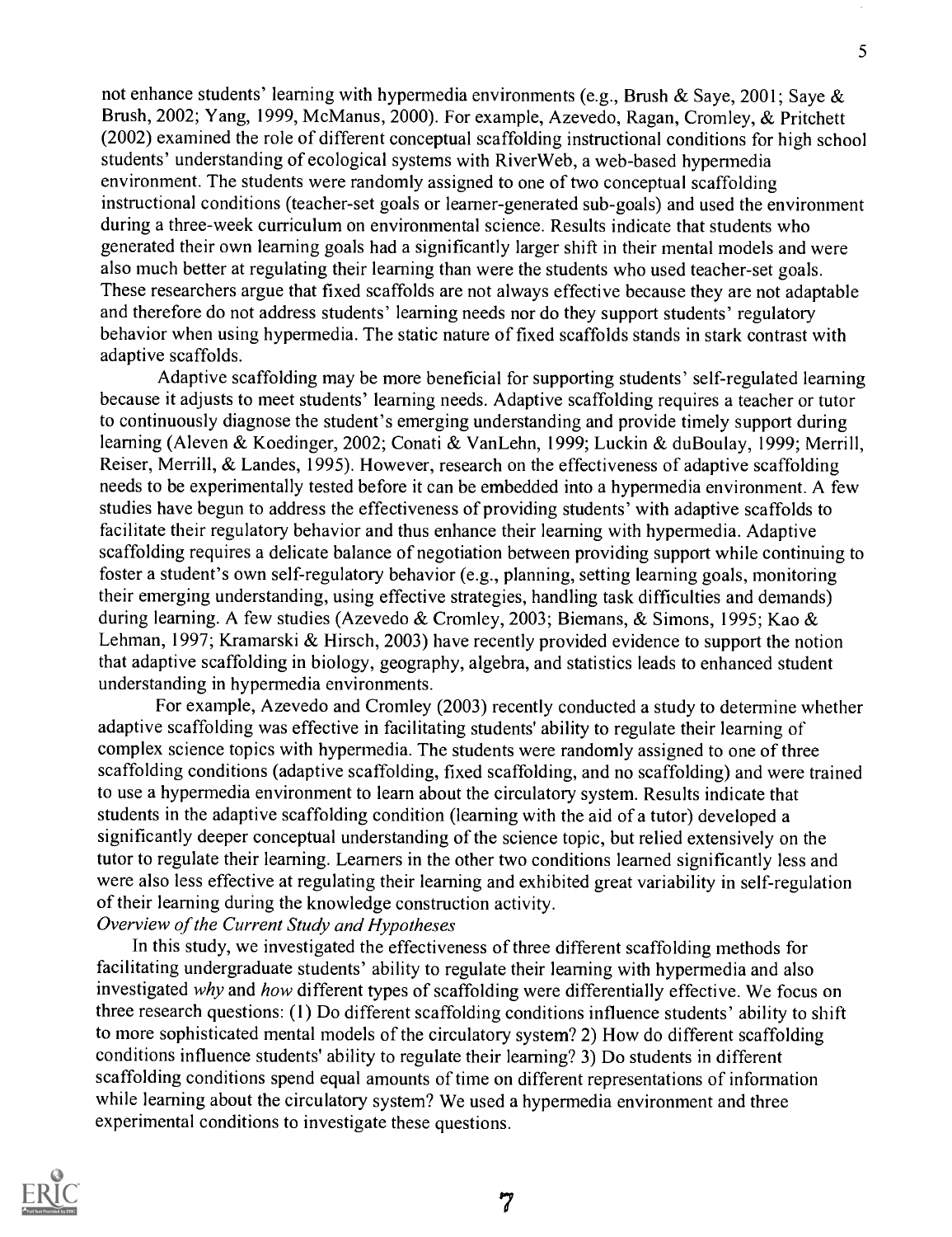Based on Winne and colleagues' (Winne & Hadwin, 1998; Winne, 2001) model of SRL and the existing empirical literature on scaffolding and on learning with hypermedia we created three scaffolding conditions—adaptive content and process scaffolding [ACPS], adaptive process scaffolding [APS], and no scaffolding [NS]. In order to orient the reader each condition is described below. In the *adaptive content and process scaffolding (ACPS)* condition, students were provided with an overall learning goal. They had access to a tutor who provided two types of adaptive scaffolding during learning—content scaffolding, i.e., assessing the students' emerging understanding of the circulatory system to ensure that they met their overall learning goal—and process scaffolding-i.e., scaffolding students' learning by helping them enact various aspects of self-regulated learning (SRL), such as planning their learning, monitoring their emerging understanding, using different strategies to learn about the circulatory system, handling task difficulties and demands, and assessing their emerging understanding. These two types of scaffolding were used dynamically and adaptively by the tutor during learning to ensure that the learner reached the overall learning goal. We hypothesized that there would be a significant increase in students' conceptual understanding, but that students would not be as generative as in the APS and NS conditions because they would over-rely on the tutor's scaffolding in facilitating their regulatory learning behavior and their conceptual understanding. We also hypothesized that they would spend significantly more time constructing their own representations, significantly less time watching the animation and the same amount of time reading text, and text and diagrams.

In the *adaptive process scaffolding (APS) condition*, the students were given the same overall learning goal and also had access to a tutor. This condition was identical to the ACPS condition, but the tutor only provided process scaffolding—i.e., scaffolded students by helping them enact various aspects of self-regulated learning (SRL), such as planning their learning, monitoring their emerging understanding, using different strategies to learn about the circulatory system, handling task difficulties and demands, based on their assessment of the students' emerging understanding but never provided content scaffolding. We hypothesized that, compared to the students in the ACPS, there would be a significant smaller shift in students' conceptual understanding (from pretest to posttest). We also hypothesized that they would use several SRL variables to regulate their learning with the hypermedia environment and that they would vary in the amount of time spent on each type of representation available in the hypermedia environment.

In the no scaffolding (NS) condition, we wanted to determine whether students could learn about a complex science topic in the absence of any scaffolding. This control condition resembles the one used by Azevedo and colleagues' (Azevedo et al., 2003). We hypothesized that there would be no significant shift in students' conceptual understanding (from pretest to posttest). We also hypothesized that students would use several SRL variables to regulate their learning with the hypermedia environment, that they would spend similar amounts of time reading text, and text and diagrams, and that they would spend a disproportionate amount of time watching the video and less time constructing their own representations of the topic.

Overall, the literature indicates that adaptive scaffolding is critical for students' ability to regulate their learning and can therefore enhance the learning of complex topics while using hypermedia. However, the mixed results from studies examining the role of fixed scaffolds and the relatively few studies on the effectiveness of adaptive scaffolding do not provide clear directions for the types of scaffolds needed, how they support students' regulatory behavior, and how they impact students' learning of complex topics. In this study, we investigate whether students' understanding of complex systems can be fostered by providing different types of adaptive scaffolding during learning with hypermedia environments. We have adopted an approach similar to that of other cognitive scientists and human tutoring researchers, analyzing what kinds of scaffolds are effective in learning with hypermedia and how they affect students' self-regulatory skills, we will then use



6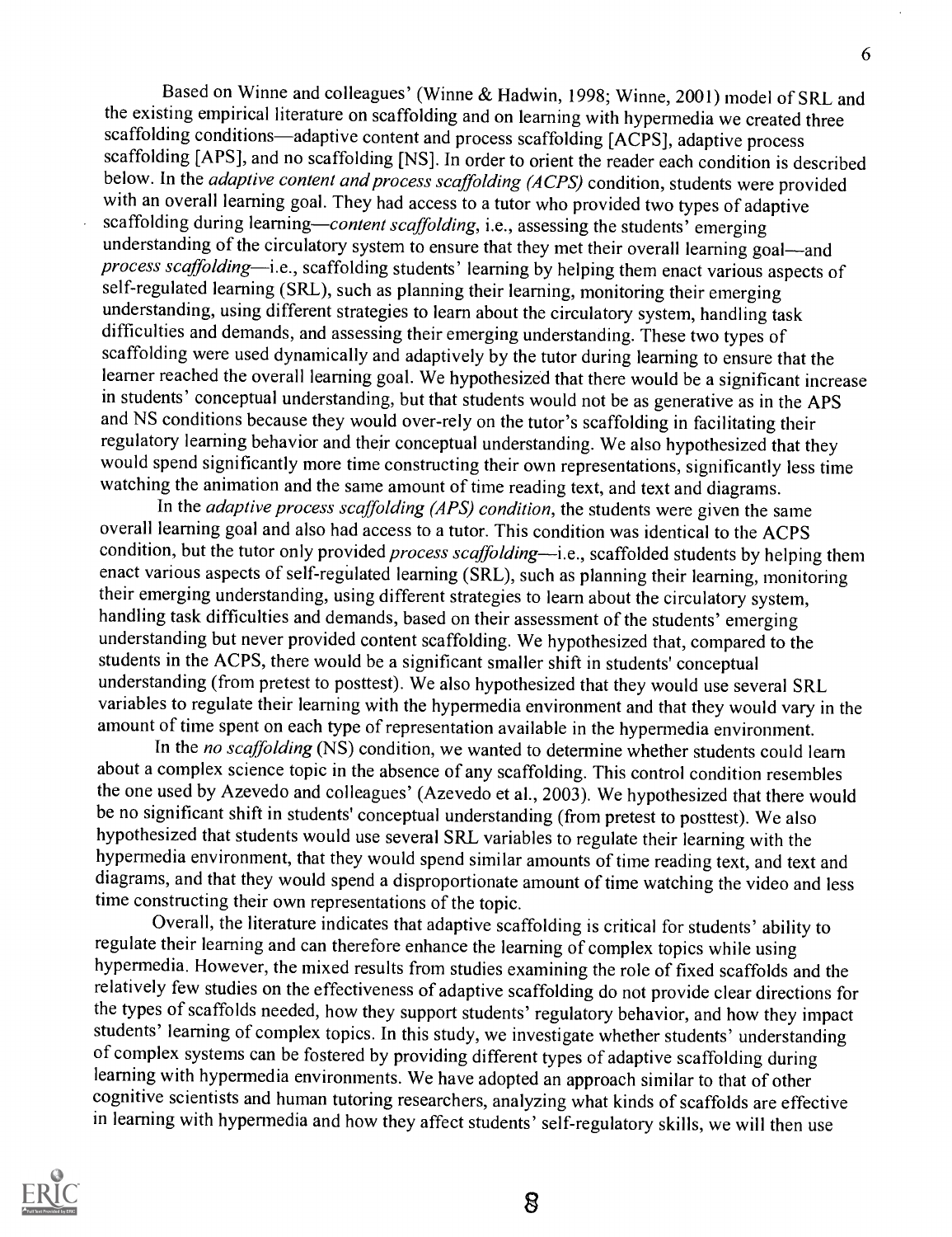the results of our research to determine which scaffolds should be embedded in hypermedia environments to foster students' SRL of complex science topics.

#### Method

#### **Participants**

Participants were 53 undergraduate students (44 women and 9 men) from a large mid-Atlantic university who received extra credit in their Educational Psychology course for their participation. Their mean age was 22.4 years and mean GPA was 3.12. Fifty-three percent ( $n = 28$ ) were seniors, 19% ( $n = 10$ ) were juniors, 15% ( $n = 8$ ) were sophomores, and 13% ( $n = 7$ ) were freshmen. The students were non-biology majors, and the pretest confirmed that all participants had average or little knowledge of the circulatory system.

# Research Design

This study combined a pretest-posttest comparison group design (53 students randomly assigned to one of three scaffolding conditions—adaptive content and process scaffolding [ACPS], adaptive process scaffolding [APS], and no scaffolding [NS]) with a think-aloud protocol methodology (Ericsson & Simon, 1993). There were 17 participants in the NS and ACPS conditions and 19 participants in the APS condition.

#### Measures

Paper-and-pencil materials consisted of a consent form, a participant questionnaire, a pretest, and a posttest. All of the paper-and-pencil materials, except for the consent form and questionnaire, were constructed in consultation with a nurse practitioner who is also a faculty member at a school of nursing in a large mid-Atlantic university. Prior to taking part, all participants signed a letter that stated the purpose of the study and gave their informed consent. The participant questionnaire solicited information concerning age, sex, current GPA, number and title of undergraduate biology courses completed, and experience with biology and the circulatory system. There were four parts to the pretest: (1) a sheet on which students were asked to match 16 words with their corresponding definitions related to the circulatory system (matching), (2) a color picture of the heart on which students were asked to label 20 components labeling), (3) an outline of the human body on which students were asked to draw the path of blood throughout the body (ensuring that the path included the heart, lungs, brain, feet, and hands) (flow), and (4) another sheet which contained the instruction, "*Please write down everything you can about the circulatory* system" (essay). The pretest and posttest were identical.

### Hypermedia Environment

During the experimental phase the participants used Microsoft Encarta's Reference Suite™ (2000) hypermedia environment, installed on a 486 MHz laptop computer with an 11-inch color monitor and a sound card, to learn about the circulatory system. For this study, participants were limited to using the encyclopedia portion of the package. During the training phase learners were shown the three most relevant articles in the environment (i.e., circulatory system, blood, and heart), which contained multiple representations of information—text, static diagrams, photographs, and a digitized animation depicting the functioning of the circulatory system. During learning, participants were allowed to use all of the features incorporated in Encarta such as the search functions, hyperlinks, and multiple representations of information, and were allowed to navigate freely within the environment.

# Script for the Adaptive Process Content Scaffolding (ACPS)and Adaptive Process Scaffolding (APS) Conditions.

The instructions for the ACPS and APS conditions were identical. Prior to the experiment, the experimenters and the nurse practitioner designed a tutor script for the two conditions. The tutors received extensive training on the general aspects of self-regulated learning (SRL) based on Pintrich's (2000) and Winne and Hadwin's (1998, 2001) models of SRL, and was familiar with our

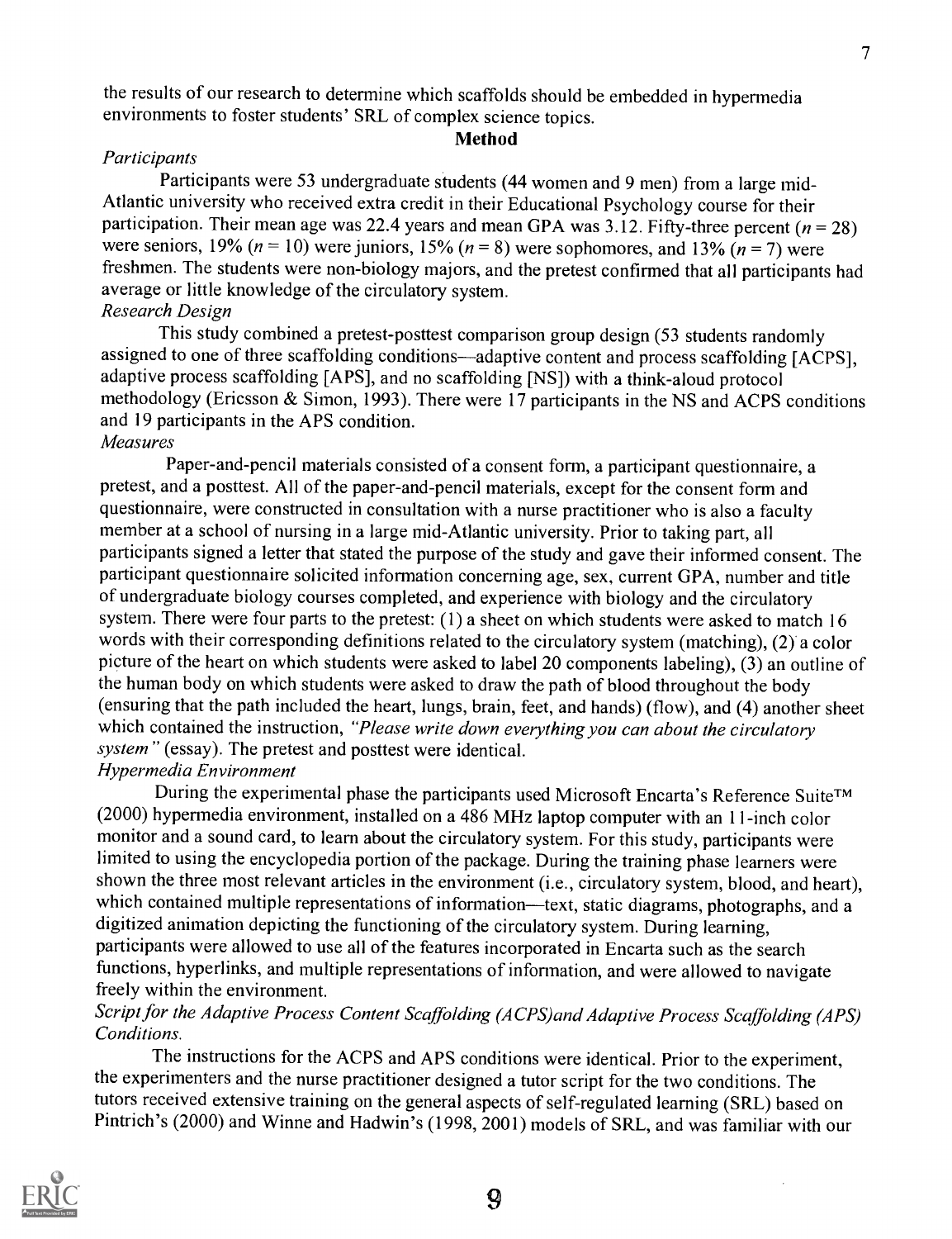the tutors which contained 1) a copy of Pintrich's (2000, p. 454) table of the phases and areas of SRL, and 2) a 2-page table with a list of SRL variables (with corresponding descriptions and examples), which we have found

Procedure<br>Participants were randomly assigned to one of three groups: ACPS, APS, and NS. The first author tested participants individually. First, the participant questionnaire was handed out, and participants were given as much time as they wanted to complete it. Second, the pretest was handed out, and participants we

presented with a hypermedia encyclopedia, which contains textual information, static diagrams,<br>and a digitized video clip of the circulatory system. We are trying to learn more about how students<br>use hypermedia environment

condition, learners went over the script (previously described) with the experimenter for<br>approximately 30 minutes before receiving instructions about the learning session. During the<br>learning session, the tutor used the s

instructions for the adaptive content and process scaffolding condition were identical to the tutor script and instructions (previously described) for the APS condition. The tutor provided adaptive self-regulatory scaffold

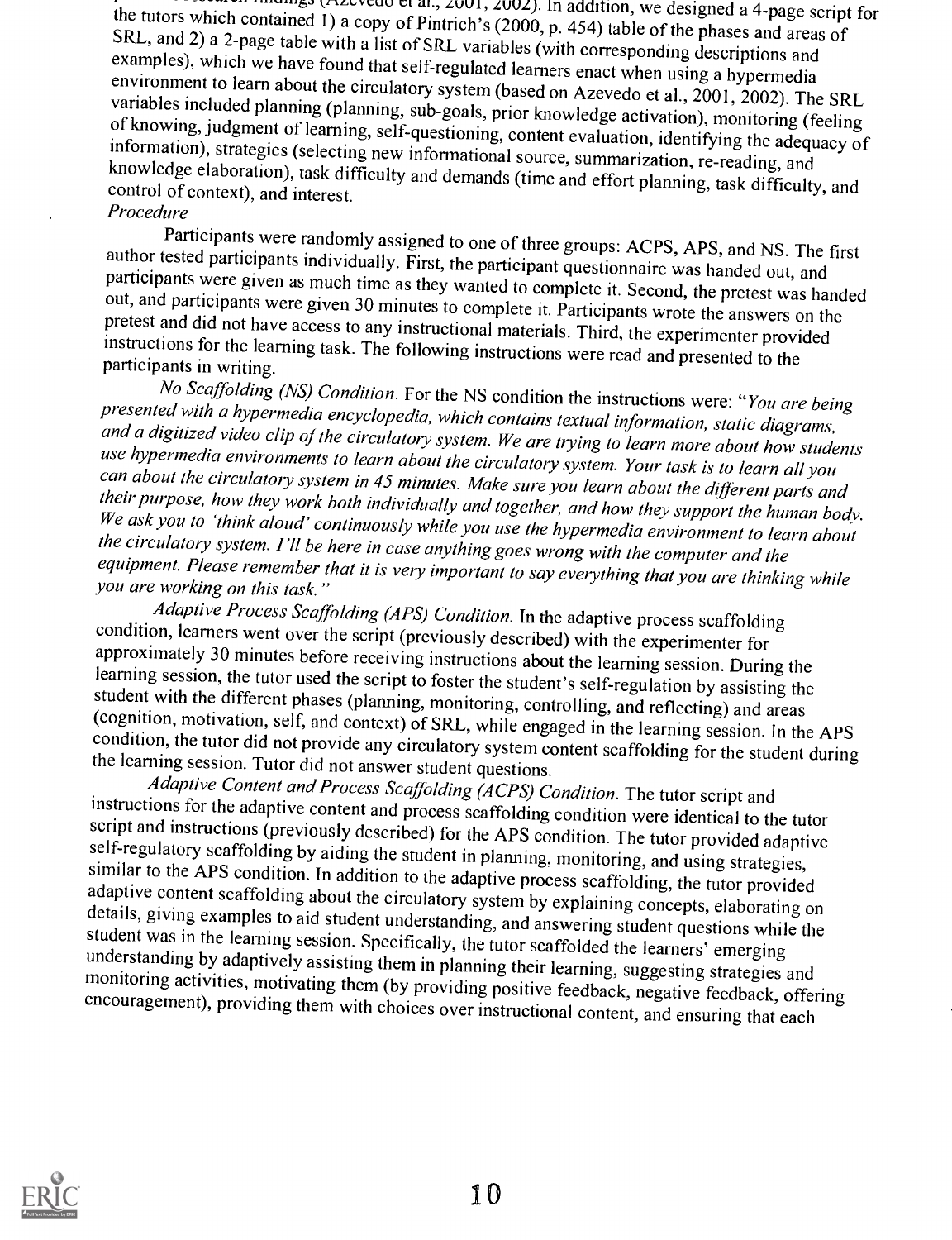learner covered the three learning sub-goals presented to students in all three instructional<br>conditions.<br>Following the instructions, a practice task was administered to encourage all participants to

give extensive self-reports on what they were inspecting and reading in the hypermedia<br>environment and what they were thinking about as they learned. The experimenter reminded<br>participants to keep verbalizing when they we

about the circulatory system. They were given 30 minutes to complete the posttest. All participants independently completed the posttest in 30 minutes without their notes or any other instructional<br>materials by writing their answers on the sheets provided by the experimenter.<br>Data Analysis<br>In this section we describe the

for the matching task and labeling of the heart diagram, the segmentation of the students'<br>verbalizations while they were learning about the circulatory system, the coding scheme used to<br>analyze the students' and turors'

models. In brief, a student's initial mental model of how the circulatory system works was derived<br>from their statements on the pretest essay as well as the student's flow diagram. Similarly, a<br>student's final mental model



11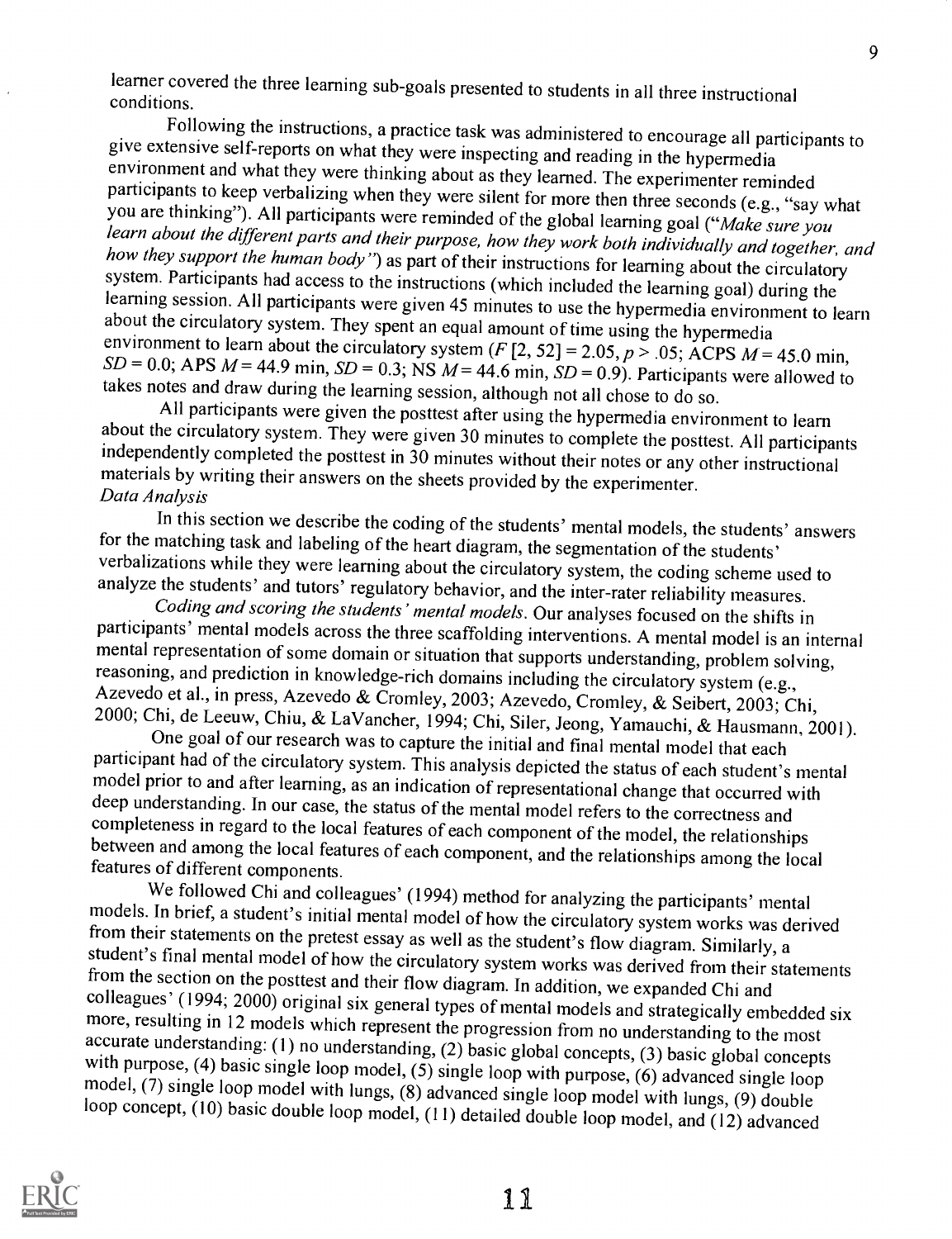10

double loop model. The mental models accurately reflect biomedical knowledge provided by the nurse practitioner. A complete description of the necessary features for each mental model is provided in Table 1.

# Insert Table 1 about here

We scored students' pretest and posttest mental models by assigning the numerical value<br>associated with the mental models described in Table 1. For example, a student who stated that<br>blood circulates would be given mental

scored the matching task by giving each student either a 1 (for a correct match between a concept<br>and its corresponding definition) or a 0 (for an incorrect match between a concept and definition) on<br>his/her pretest and p

on his/her pretest and posttest (range 0-20). The scores for each student's pretest and posttest on the matching task and heart diagram were tabulated separately and used in subsequent analyses.<br>Time spent in multiple repr text and diagram, animation, and externally constructed representations) while learning with the hypermedia environment. We recorded when each participant did one of the following: (1) switched from one information source to another or  $(2)$  shifted from viewing the content in the environment to constructing their own representations (e.g., notes, drawings) on the paper provided by the experimenter. The total time spent on each representational type was measured and used in subsequent analyses.

Segmenting and coding students' verbalizations. The raw data collected from this study consisted of 2,377 minutes (39.6 hr) of audio and video tape recordings from the 53 participants, who gave extensive verbalizations while they learned about the circulatory system. During the first<br>phase of data analysis, a graduate student transcribed the audio tapes and created a text file for each<br>participant. Trans a corpus of 1,533 single-spaced pages ( $M = 28.9$  pages per participant) with a total of 303,634 words ( $M = 5,729$  words per participant). A second graduate student verified the accuracy of the transcriptions by comparing original text file was updated. This process is critical in order for the experimenter to later code the learners' and tutors' SRL behavior.<br>Coding learners' and tutors' self-regulatory behavior. We used Azevedo and collea

press; 2003) model of SRL for analyzing the participants' regulatory behavior. Their model is based on several recent models of SRL (Pintrich, 2000; Winne, 1995; 1997; 2001; Winne & Hadwin, 1998; Winne & Perry, 2000; Zimmerman, 1989, 2000, 2001). It includes key elements of these models (i.e., Winne's [2001] and Pintrich's [2000] formulation of self-regulation as a four-phase process), and extends these key

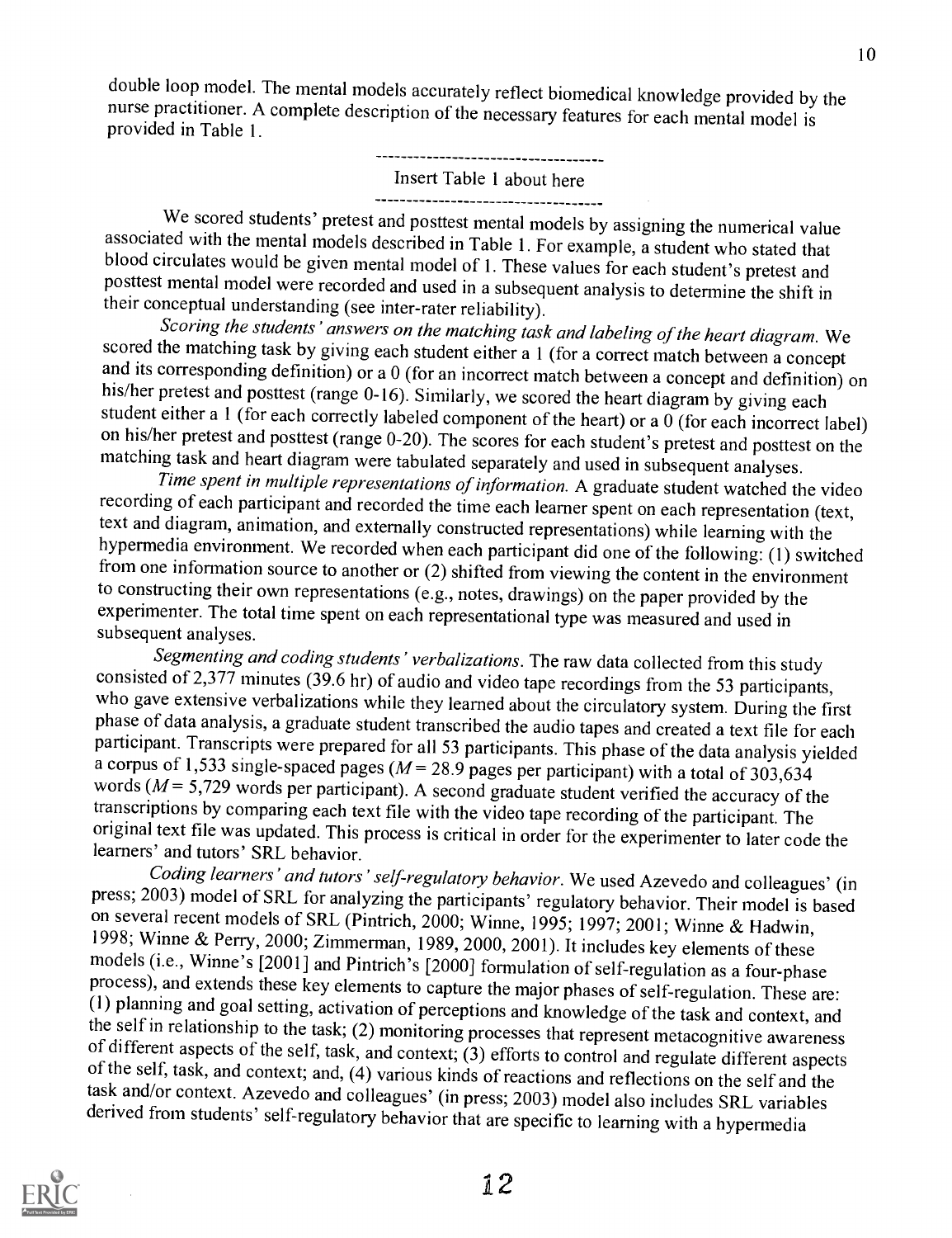environment (e.g., coordinating informational sources, control of [hypermedia] context). The model<br>also includes behavior of the tutor in terms of providing tutor-initiated instructional methods and<br>tutor-scaffolded behavi

strategy use, task difficulty and demands, and interest variables used for coding the learners' and<br>tutors' self-regulatory behavior are presented in Appendix A. Each code can be applied to the<br>learner, to tutor direct in

training a graduate student to use the description of the mental models developed by Azevedo et al.<br>(in press). The graduate student was instructed to independently code all 106 selected protocols<br>(pre- and posttest descri models of the circulatory system. There was agreement on 101 out of a total of 106 student<br>descriptions yielding a reliability coefficient of .95. Similarly, inter-rater reliability was established for the coding of the learners' and tutors' regulatory behavior by comparing the individual coding of<br>the same graduate student, who was trained to use the coding scheme, with that of one of the<br>experimenters. She was ins

sophisticated mental model of the circulatory system? We used a 3 (condition: adaptive content and process scaffolding [ACPS], adaptive process scaffolding [APS], no scaffolding [NS]) X 2 (time: pretest, posttest) mixed de

showed a significant main effect of time,  $F(1, 51) = 85.28$ ,  $MSE = 3.85$ ,  $p < .05$ , and a significant interaction between condition and time,  $F(2, 50) = 8.63$ ,  $MSE = 3.85$ ,  $p < .05$ . One-way ANOVAs showed no significant diffe led to the highest mean "jump," or improvement, in students' mental models. On average, students<br>in the ACPS condition "jumped" 5.4 ( $SD = 3.4$ ) mental models from pretest to posttest. Students in<br>the APS condition "jumped"

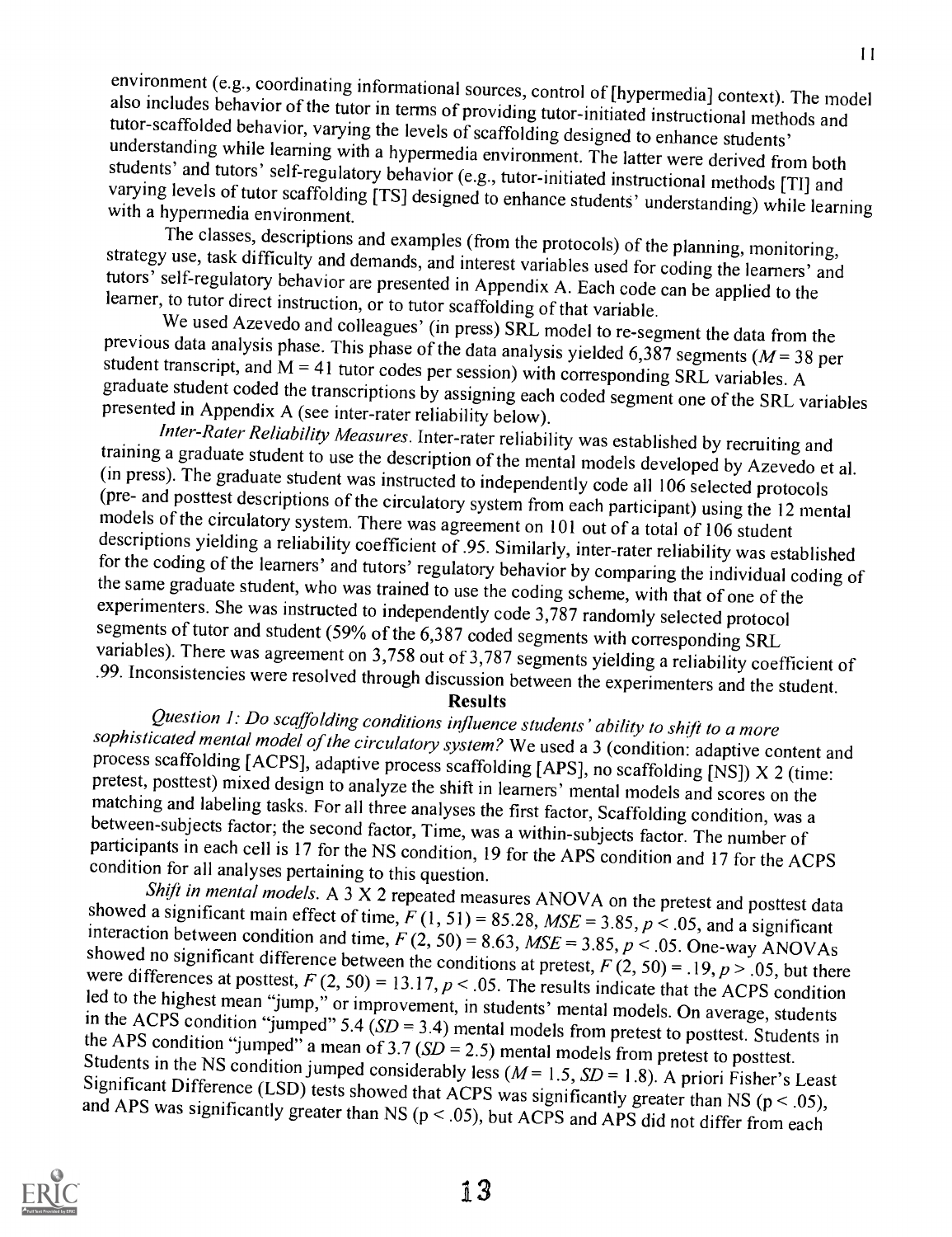other ( $p > .05$ ). The means and standard deviations are presented in Table 2.

Insert Table 2 about here

Matching task. A 3 X 2 repeated measures ANOVA on the pretest and posttest data showed a significant main effect of time,  $F(1, 51) = 31.86$ ,  $MSE = 316.57$ ,  $p < .05$ , but no significant interaction between condition and time,  $F(2, 50) = .939$ ,  $MSE = 316.57$ ,  $p > .05$ . The results indicate that the learners in all three scaffolding conditions improved their scores on the matching task from pretest to posttest (see Table 2).

Labeling task. A 3 X 2 repeated measures ANOVA on the pretest and posttest data showed a significant main effect of time,  $F(1, 51) = 301.04$ ,  $MSE = 88.78$ ,  $p < 0.05$ , and a significant interaction between condition and time,  $F(2, 50) = 20.82$ ,  $MSE = 88.78$ ,  $p < 0.05$ . Participants in all conditions significantly improved their scores on the labeling task from pretest to posttest. One-way ANOVAs showed no significant difference between the conditions at pretest,  $F(2, 50) = 1.59$ ,  $p >$ .05, but there were differences at posttest,  $F(2, 50) = 14.30, p < .05$ . A priori LSD tests showed that ACPS was significantly different from NS ( $p < .05$ ), and ACPS was significantly different from APS ( $p < .05$ ), but APS and NS did not differ from each other ( $p > .05$ ). The results indicate that the ACPS condition led to the highest mean improvement on the labeling task. On average, students in the ACPS condition increased 42.1% ( $SD = 15.1$ ) from pretest to posttest. Students in the APS and NS conditions increased considerably less, a mean of  $26.84\%$  ( $SD = 13.1$ ) and  $24.1\%$ ,  $SD = 15.8$ , respectively, from pretest to posttest (see Table 2).

A second purpose of our research was to examine how learners in different scaffolding conditions regulate their learning of the circulatory system. Therefore, we now report on the processing involved in the learners' shifts in mental models from pretest to posttest.

Question 2: How do different scaffolding conditions influence students' ability to regulate their learning from hypermedia? In this section we present the results of a series of chi-square analyses that were performed to determine whether there were significant differences in the distribution of students' and tutors' use of SRL variables, across the three scaffolding conditions.' We examined how learners regulated their learning of the circulatory system by calculating how often they used each of the variables related to the five main SRL categories related to planning, monitoring, strategy use, handling task difficult and demands, and interest. The number of learners using each SRL variable above the median proportion across conditions and the results of the chisquares tests are presented in Table 3.

Insert Table 3 about here

#### Student Moves

Student use of planning. Chi-square analyses revealed significant differences in the number of participants who used three of the four planning variables above the median proportion across the scaffolding conditions (see Table 3 for all chi-square results). Overall, a significantly larger number of students in the APS condition planned their learning by making a plan. By contrast, the learners in the NS condition planned their learning by creating sub-goals and recycling goals in their working memory. A chi-square analysis did not reveal significant difference in the number of participants who activated prior knowledge above the median proportion across the conditions.<br>Student use of monitoring. Chi-squa

number of participants who used four of the six variables related to monitoring above the median proportion across the scaffolding conditions (see Table 3). Students in the ACPS condition monitored their learning by using feeling of knowing (FOK). Learners in the APS condition

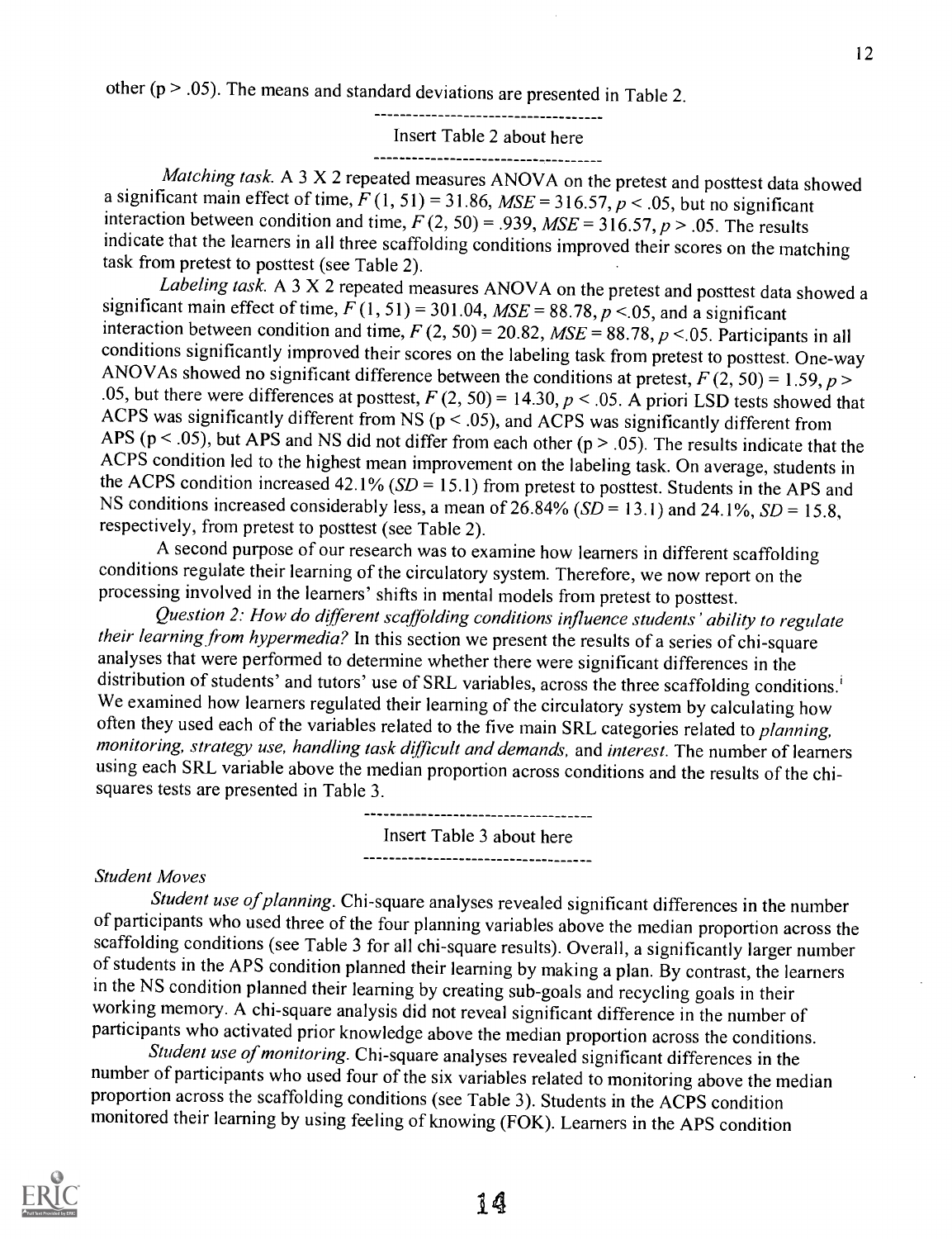monitored their learning by judging their learning (JOL) and self-questioning. In contrast, learners in the NS condition engaged in content evaluation. Two chi-square analyses did not reveal significant differences in the number of participants who monitored their progress toward goals or identified the adequacy of information above the median proportion across the three conditions.

Student use of strategies. Chi-square analyses revealed significant differences in the number<br>of participants who used 8 of the 17 strategies above the median proportion across the scaffolding conditions (see Table 3). A significantly larger number of learners in the APS condition used coordinating informational sources, taking notes, drawing, and reading notes to learn about the circulatory system. In contrast, a large proportion of learners in the NS condition learned by engaging in free search and goal-directed search of the hypermedia environment, rereading, and selecting new informational sources. Nine chi-square analyses did not reveal significant differences in the number of participants who, across conditions, used memorization, inferences, hypothesizing, knowledge elaboration, evaluating the content as the answer to the goal, find location in the environment, summarizing, mnemonics, or reading a new paragraph above the median proportion (see Table 3).

Student handling of task difficulty and demands. Chi-square analyses revealed significant differences in the number of participants who used four of the five variables related to handling task difficulties and demands above the median proportion across the scaffolding conditions (see Table 3). A large proportion of learners in the ACPS condition handled task difficulties by using helpseeking behavior. In contrast, the students in the APS condition dealt with task difficulty and demands by planning their time and effort, controlling the hypermedia environment to enhance the reading and viewing of information, and expecting the adequacy of information. The chi-square analyses did not reveal significant differences in the number of participants who, across conditions, used task difficulty above the median proportion (see Table 3).

Student interest. A Chi-square analysis revealed a significant large number of learners in the NS condition expressed interest in the topic (above the median frequency) during learning compared to the other conditions (see Table 3).

Tutor Moves

In addition to the students' use of SRL variables, we also coded the tutors' regulatory behavior, either through tutor-initiated direct instruction (TI) or tutor scaffolding (TS). Because each tutor worked with more than one student, the unit of analysis is not the tutor, but the tutoring session (one experimental session with one student). In the APCS condition, 71.9% of tutor moves were Tutor Initiated (TI), whereas in the APS condition, only 55.7% were. The distribution of moves in the ACPS condition is significantly different from the null  $\left(\chi^2\left[1, N=54\right]\right) = 19.18$ ,  $p <$ .05), whereas the distribution for the APS condition was not significantly different from the null  $(\chi^2)$  $[1, N = 54] = 1.30, p > .05$ , We therefore combined TI and TS moves for the analyses of differences in use of SRL variables so as not to confound the method of delivery (T1 vs. TS) with actual differences in use of SRL variables.

The number of tutoring sessions across conditions when SRL variables were used above the median and the results of the chi-squares tests are presented in Table 4.

> -----------------------------------Insert Table 4 about here

> -----------------------------------

Tutor use of planning. Chi-square analyses revealed significant differences in the number of tutoring sessions that used two of the three<sup>ii</sup> planning variables above the median proportion across the scaffolding conditions (see Table 4 for all chi-square results). Overall, a significantly larger number of tutoring sessions in the ACPS condition included activating prior knowledge. By

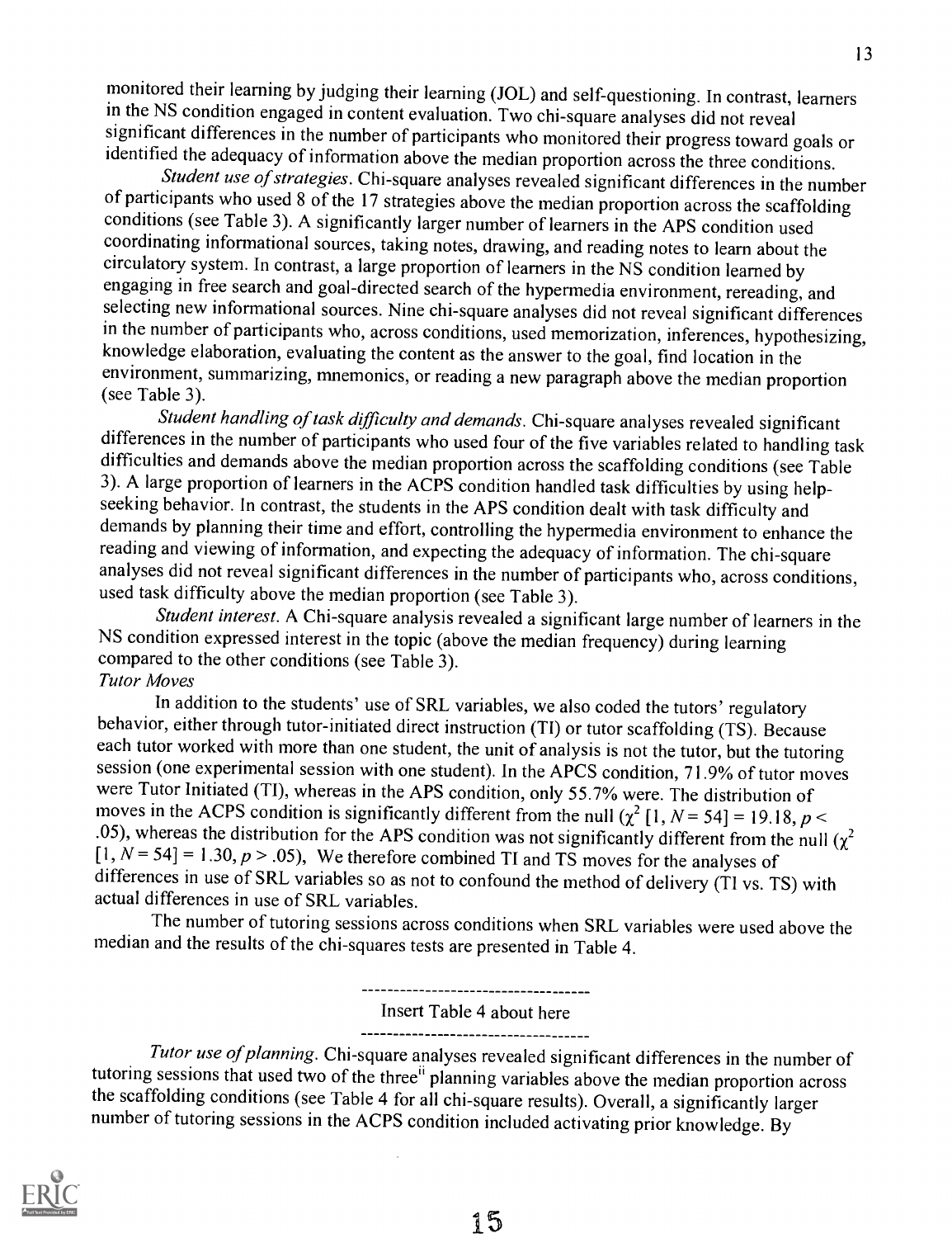contrast, a significant large number of tutoring sessions in the APS condition included making a plan. A chi-square analysis did not reveal significant difference in the number of tutoring sessions that used creating sub-goals above the median proportion across the conditions.

Tutor use of monitoring. Chi-square analyses revealed significant differences in the number of tutoring sessions that used four out of five variables related to monitoring above the median proportion across the scaffolding conditions (see Table 4). A significant large number of tutoring sessions in the ACPS condition included monitoring of learning by using feeling of knowing (FOK). A significant large number of tutoring sessions in the APS condition used monitoring of their learning by identifying the adequacy of information, monitoring progress toward goals, and content evaluation. A chi-square analysis did not reveal significant difference in the number of tutoring sessions that used judgment of learning (JOL) above the median proportion across the conditions.

Tutor use of strategies. Chi-square analyses revealed significant differences in the number of number of tutoring sessions that used 8 of the 14 strategies above the median proportion across the scaffolding conditions (see Table 4). A significantly larger number of tutoring sessions in the ACPS condition included knowledge elaboration, inferences, mnemonics, and summarizing. Tutoring sessions in the APS condition used coordinating informational sources, taking notes, reading notes, and reading a new paragraph to learn about the circulatory system. Six chi-square analyses did not reveal significant differences in the in the number of tutoring sessions that, across conditions, used selecting new informational sources, drawing, find location in the environment, rereading, goaldirected search, or evaluating the content as the answer to the goal above the median proportion (see Table 4).

Tutor handling of task difficulty and demands. Chi-square analyses revealed significant differences in the number of tutoring sessions that used three of the four variables related to handling task difficulty and demands above the median proportion across the scaffolding conditions (see Table 4). A large number of tutoring sessions in the APS condition handled task difficulties by controlling the hypermedia environment to enhance the reading and viewing of information, planning their time and effort, and acknowledging task difficulty. One chi-square analysis did not reveal significant differences in the number of tutoring sessions, across conditions, that used expecting the adequacy of information above the median proportion (see Table 4).

Tutor use of interest and motivation. A significant large proportion tutoring sessions in the ACPS condition included expression of interest in the topic and feedback above the median frequency during learning compared to the APS condition (see Table 4).

We next present a qualitative description of how a "typical" learner in each scaffolding condition regulated their learning of the circulatory system, based on the verbal protocols.

Adaptive content and process scaffolding (ACPS) condition. In general, the tutor began by asking learners to review the overall learning goal from the instruction sheet and then asked them to set goals for their 45-minute learning episode, involving one or more learning sub-goals. Students typically began by reading the overview of the circulatory system, then read about chambers of the heart, blood components, and systemic and pulmonary circulation. The tutor then often asked students to draw a diagram of the heart and the major blood vessels that carry blood to and from the chambers. Students frequently took notes on the flow of blood through the heart, technical terms (e.g., alveoli), and other new information.

Students would often summarize what they had read, restate information that had been read previously, and activate relevant prior knowledge. They frequently commented on their own level of understanding of what they were learning (Feeling of Knowing). When they did not understand, the tutor often provided extensive elaborations from her own prior knowledge about the circulatory system. She often made inferences about the content, provided mnemonics (e.g., "Arteries, 'A' for

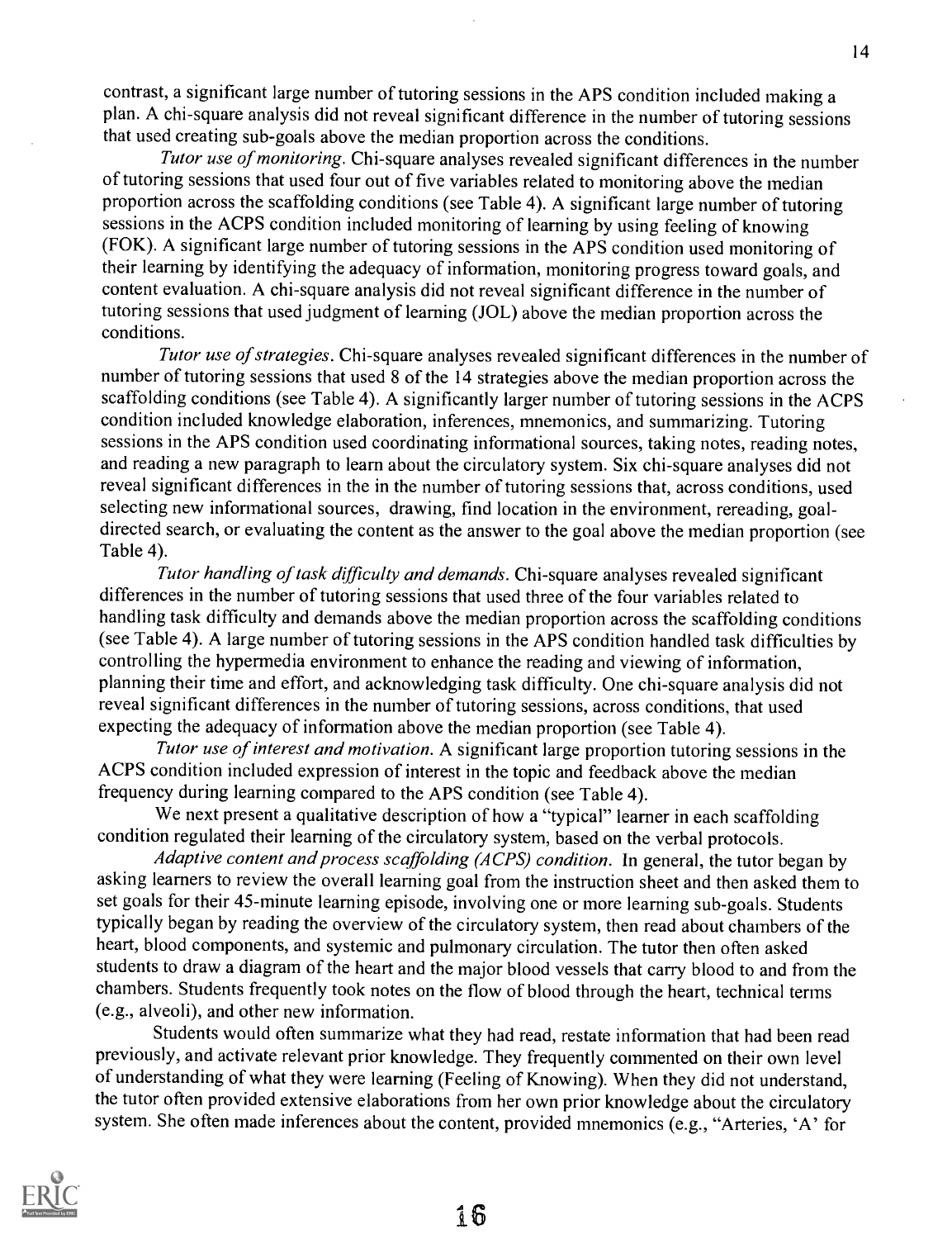`away') to help students remember content, and asked students to summarize what they had read. Students used several effective strategies, such as drawing, summarizing, and making inferences. They often sought help from the tutor, coupled with statements about the difficulty of the task.

Adaptive process scaffolding (APS) condition. In general, the tutor began by asking learners to review the overall learning goal from the instruction sheet and then asked them to make a plan for their 45-minute learning episode. Students typically set specific goals, then began reading about the circulatory system. The tutor often encouraged students to take notes on what they were reading, and to coordinate informational sources (e.g., read text about the flow of blood, then explain what they had read using the accompanying diagram). As they read, students often engaged in self-questioning. Students also engaged in Judgment of Learning (JOL) and re-reading to clarify misunderstandings.

The tutor also suggested ways of using the environment (scrolling up or down, using the "back" button), suggested specific representations, and suggested which representations might not be useful. Students often followed this advice, and also asked the tutor for help.

The tutor periodically asked students to monitor their progress toward goals, read over their notes, plan their time, and use skimming (i.e., read a new paragraph) strategies when little time remained. Students, in response, often monitored progress toward goals, read their notes, and engaged in time and effort planning.

No scaffolding (NS) condition. In general, learners in this condition exhibited great variability in the way they regulated their learning. Some students in this condition approached the knowledge construction activity by setting up sub-goals and sometimes activating prior knowledge, they also monitored progress toward goals and used many effective strategies to learn about the circulatory system. However, many students did not monitor their own learning; their monitoring activity was focused on the adequacy (or inadequacy) of the environment to answer their questions. They used a combination of ineffective free search and effective goal-directed search strategies and recycled goals in working memory. They did not engage in planning (i.e., coordination of multiple goals), failed to integrate and elaborate the instructional content available in the hypermedia module, and did not engage in strategies that would lead to deep understanding of the content. Learners would skip among text, diagrams, and animation frequently, and read text out loud verbatim, setting the goal of memorizing content from the environment. They often re-read content and took notes, but rarely re-read those notes. Although they engaged in time and effort planning, this was with regard to sub-goals, not an overall plan for learning.

Question 3: Do students in different scaffolding conditions spend equal amounts of time on different representations of information to learn about the circulatory system? We conducted a MANOVA was conducted to determine whether learners in the scaffolding conditions differed in the amount of time they spent on each of the four representation types. Data were available for 50 participants; 3 tapes could not be coded due to video problems. There was a significant difference in the mean time that learners in each scaffolding condition spent on each type of representation ( $F[1, 1]$ 52] = 7.22,  $p < 0.05$ ). Followup ANOVAs showed significant differences between the scaffolding conditions for three out of the four representation types. We set  $\alpha = 0.006$  for all follow-up comparisons to compensate for the 9 pairwise comparisons. Learners in the ACPS condition spent significantly less time  $(M= 0.03, SD = 0.1)$  (F [2, 50] = 20.02,  $p < .05$ ) watching the video than those in the NS and APS conditions ( $M = 4.4$  min,  $SD = 2.9$ ;  $M = 3.5$  min,  $SD = 2.3$ , respectively); who did not differ from each other. Learners in the NS condition spent significantly less time ( $M =$ 4.5,  $SD = 6.9$ ) (F [2, 50] = 7.02,  $p < .006$ ) constructing their own representations than those in the APS and ACPS conditions ( $M= 11.9$  min,  $SD = 5.9$ ;  $M= 12.8$  min,  $SD = 7.9$ , respectively); who did not differ from each other. Despite the overall statistically significant differences ( $F$ [2, 50] = 4.09,  $p < .006$ ) in the amount of time spent reading text, the follow-up comparisons failed to reach

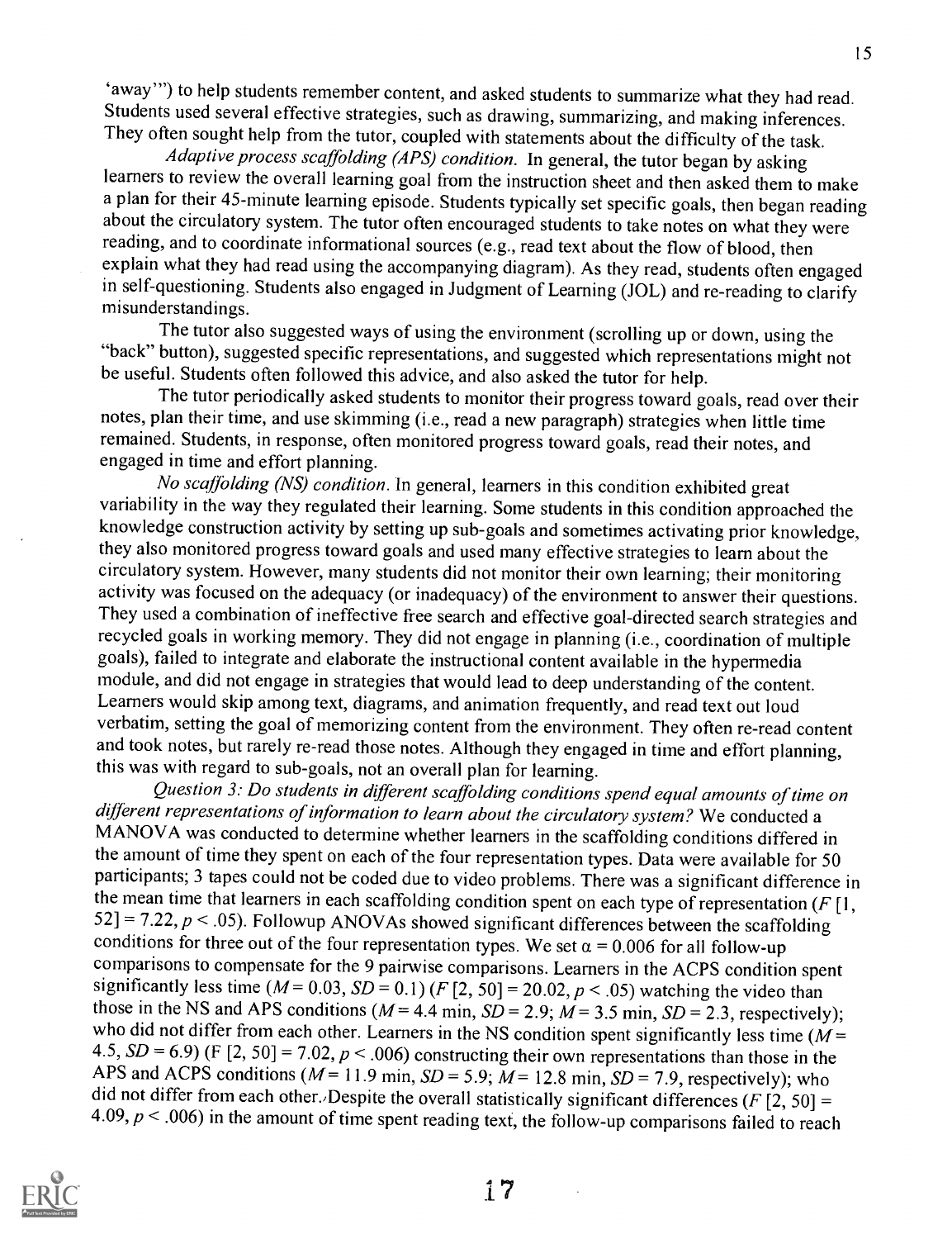significance (at  $\alpha$  = 0.006). These results indicate that learners tended to read the same amount of text (ACPS  $M = 14.5$  min,  $SD = 6.5$ ; APS  $M = 9.9$  min,  $SD = 3.1$ ; NS  $M = 10.9$  min,  $SD = 4.5$ ). Similarly, all learners tended to read the same amount of text and diagrams (F  $[2, 50] = 3.03$ ,  $p <$ .006; ACPS  $M = 18.7$  min,  $SD = 54$ ; APS  $M = 18.4$  min,  $SD = 4.7$  NS  $M = 22.9$  min,  $SD = 7.2$ )

#### Conclusion

across conditions.

We examined the role of different scaffolding instructional interventions in facilitating students' shift to more sophisticated mental models as indicated by both performance and process data. Undergraduate students were randomly assigned to one of three scaffolding conditions and were trained to use a hypermedia environment to learn about the circulatory system. Pretest, posttest, and verbal protocol data were collected. Findings revealed that the ACPS and APS conditions we equally effective and facilitated the shift in learners' mental models significantly more than did the NS condition. Despite the effectiveness of adaptive scaffolding conditions in facilitating students' understanding, process data revealed differences in students' self-regulatory behavior during learning. Participants in the ACPS condition regulated their learning by engaging in help-seeking behavior and over-relying on the tutor to regulate their learning. Participants in the APS condition regulated their learning by planning, monitoring their emerging understanding, used several strategies to learn and handle task difficulties. Learners in the NS condition were less effective at regulating their learning and exhibited great variability in self-regulation of their learning during the knowledge construction activity. ACPS participants also differed from the two other groups in the amount of time spent on each representation of information.

#### Acknowledgments

This research was partially supported by funding from the National Science Foundation (REC#0133346), and the University of Maryland's College of Education and School of Graduate Studies awarded to the first author. The authors would like to thank the students for their participation in this study.

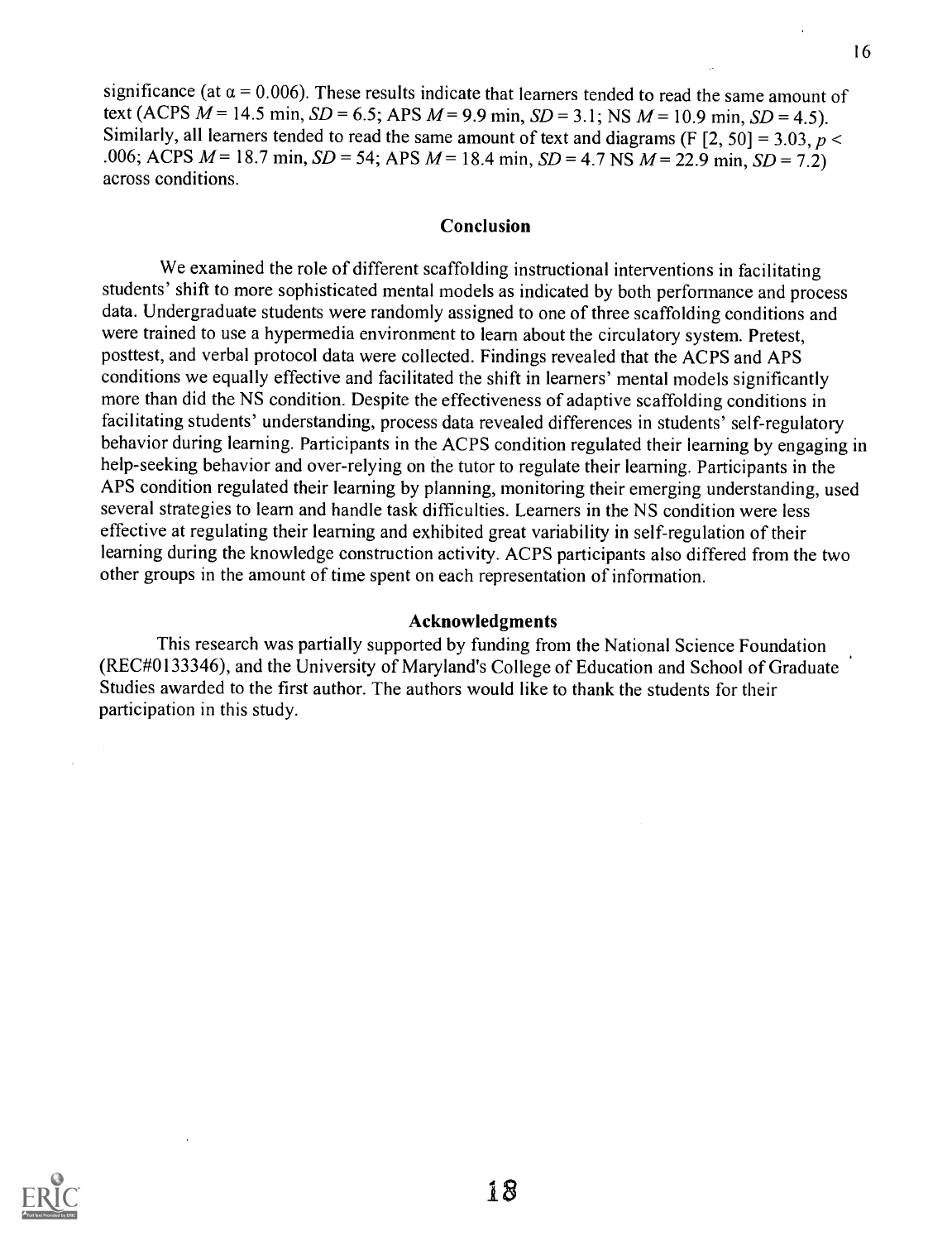# References

- Anderson, J.R., Corbett, A.T., Koedinger, K.R., & Pelletier, R. (1995). Cognitive tutors: Lessons
- learned. The Journal of the Learning Sciences, 4(2), 167-207.<br>Aleven, V., & Koedinger, K. (2002). An effective metacognitive strategy: Learning by doing and explaining with a computer-based Cognitive Tutor. Cognitive Scien
- Azevedo, R. (2002). Beyond intelligent tutoring systems: Computers as MetaCognitive tools to enhance learning? Instructional Science, 30(1), 31-45.
- Azevedo, R., & Cromley, J.G., (2003). Does training on self-regulated learning facilitate students' learning with hypermedia? Submitted to Journal of Educational Psychology
- Azevedo, R. Cromley, J.G., Seibert, D., & Tron, M. (2003, April). The role of co-regulated learning during students' understanding of complex systems with hypermedia. Paper to be presented at the Annual Conference of the American Educational Research Association, Chicago, IL.
- Azevedo, R. Cromley, J.G., Winters, F.I., Xu, L., & Iny, D. (2003, July). Is strategy instruction effective in facilitating students' ability to regulate their learning with hypermedia? Paper to be presented at the 11<sup>th</sup> International Conference on Artificial intelligence in Education, Sydney, Australia.
- Azevedo, R., Guthrie, J.T., & Seibert, D. (in press). The role of self-regulated learning in fostering students' conceptual understanding of complex systems with hypermedia. Journal of Educational Computing Research.
- Azevedo, R., Ragan, S., Cromley, J.G., & Pritchett, S. (2002, April). Do different conceptual scaffolding conditions facilitate students' ability to regulate their learning of complex science topics with River Web? Paper presented at the Annual Conference of the American Educational Research Association, New Orleans, LA
- Azevedo, R., Verona, M.E., & Cromley, J.G. (2001). Fostering students' collaborative problem solving with RiverWeb. In J.D. Moore, C.L. Redfield, & W.L. Johnson (Eds.), Artificial intelligence in education: AI-ED in the wired and wireless future (pp. 166-175).<br>Amsterdam: IOS press.<br>Biemans, H., & Simons, P. (1995). Computer-assisted instruction and conceptual change. Paper
- presented at the annual meeting of the American Educational Research Association, San Francisco, CA.
- Boekaerts, M., Pintrich, P., & Zeidner, M. (2000), Handbook of self-regulation. San Diego, CA:<br>Academic Press.<br>Brush, T., & Saye, J. (2001). The use of embedded scaffolds with hypermedia-supported student-
- 
- 
- centered learning. Journal of Educational Multimedia and Hypermedia, 10(4), 333-356.<br>Chang, K.E., Sung, Y.T., & Chen, S.F. (2001). Learning through computer-based concept mapping<br>with scaffolding aid. Journal of Computer A
- improves understanding. Cognitive Science, 18, 439-477.
- Chi, M. T.H., Siler, S., Jeong, H., Yamauchi, T., & Hausmann, R. (2001). Learning from human tutoring. Cognitive Science, 25, 471-534.
- Conati, C., & VanLehn, K. (2000). Toward computer-based support of meta-cognitive skills: A computational framework to coach self-explanation. *International Journal of Artificial Intelligence in Education, 11*, 389-415.
- Derry, S.J., & Lajoie, S.P. Computers as cognitive tools (1<sup>st</sup> ed.). Hillsdale, NJ: Erlbaum.

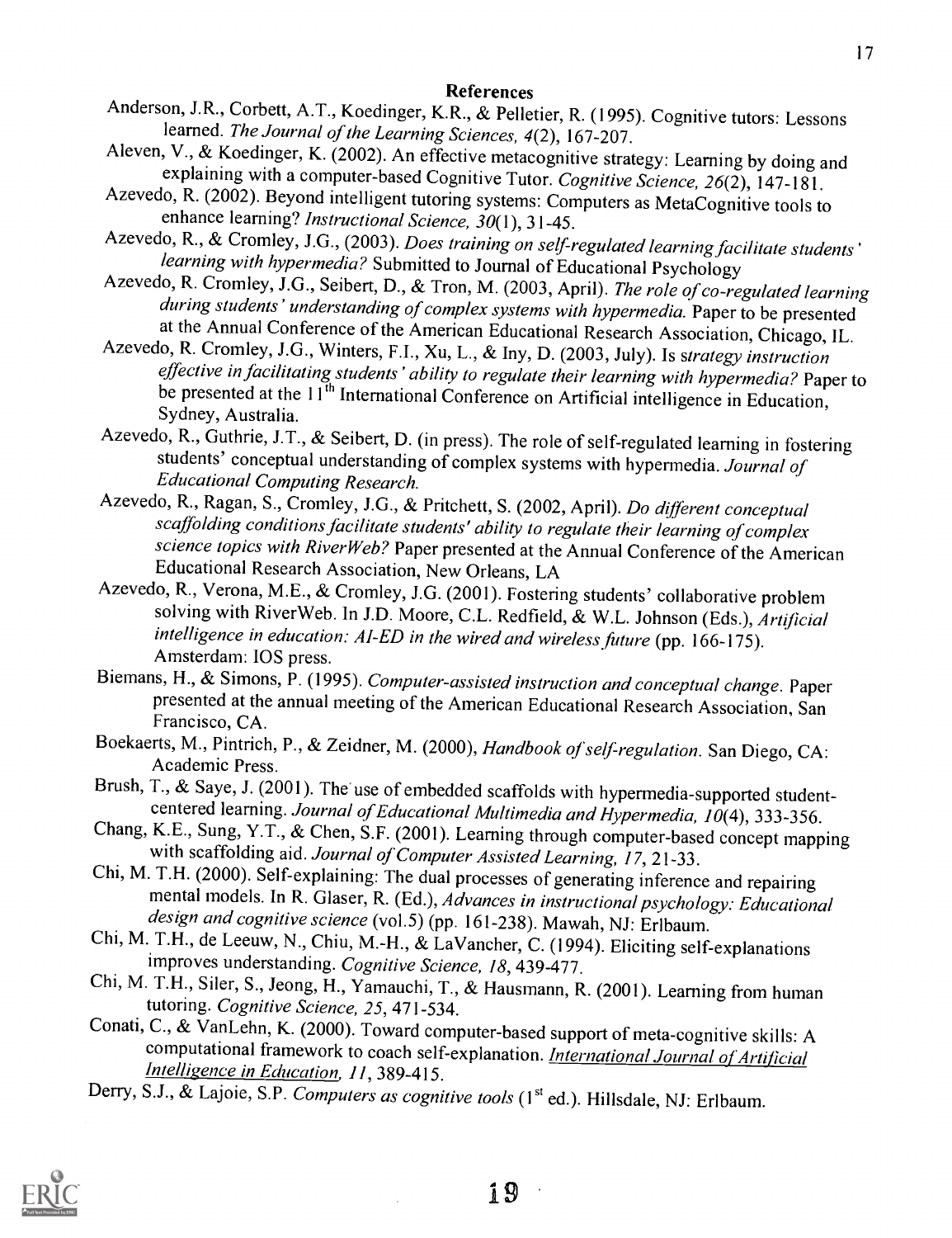- Ericsson, K.A., & Simon, H.A. (1993). Protocol analysis: Verbal reports as data (2nd ed.).<br>Cambridge, MA: MIT Press.<br>Graesser, A.C., Bowers, C.A., Hacker, D.J., & Person, N. K. (1997). An anatomy of
- naturalistic tutoring. In K. Hogan and M. Pressley (Eds.), *Effective scaffolding of instruction*. Brookline Books.<br>Graesser, A., Wiemer-Hastings, K., Wiemer-Hastings, P., Kruez, R., & The Tutoring Research Group.
- (2000). AutoTutor: A simulation of a human tutor. Journal of Cognitive Systems Research, 1, 35-51.<br>Greene, B., & Land, S. (2000). A qualitative analysis of scaffolding use in a resource-based learning
- environment involving the world wide web. Journal of Educational Computing Research, 23(2), 151-179.<br>Hadwin, A., & Winne, P. (2001). CoNoteS2: A software tool for promoting self-regulation.
- 
- Educational Research and Evaluation, 7(2/3), 313-334.<br>Hannafin, M., Hill, J., & Land, S. (1999). Student-centered learning and interactive multimedia: Status,<br>issues, and implication. Contemporary Education, 68(2), 94-99.<br>
- 
- Hannafin, M., Land, S., & Oliver, K. (1999). Open learning environments: Foundations, methods, and models. . In C.M. Reigeluth (Ed.) *Instructional design theories and models*, Vol. 2 (pp. 115-140). Mahwah, NJ: Erlbaum.
- 
- Hill, J., & Hannafin, M. (1997). Cognitive strategies and learning from the World Wide Web.<br> *Educational Technology Research & Development, 45(4), 37-64.*<br>
Jackson, S., Krajcik, J., & Soloway, E. (2000). MODEL-IT: A desig technologies of learning (pp. 77-116). Mahwah, NJ: Erlbaum.<br>Jacobson, M., & Archodidou, A. (2000). The design of hypermedia tools for learning: Fostering
- conceptual change and transfer of complex scientific knowledge. Journal of the Learning<br>Sciences, 9(2), 149-199.<br>Jacobson, M., Sugimoto, A., & Archodidou, A. (1996). Evolution, hypermedia learning
- 
- 
- 
- 
- 
- 
- environments, and conceptual change. In D. Edelson & E. Domeshek (Eds.), *Proceedings of*<br>the International Conference of the Learning Sciences (pp. 151-158). Charlottesville, VA:<br>Association for the Advancement of Comput

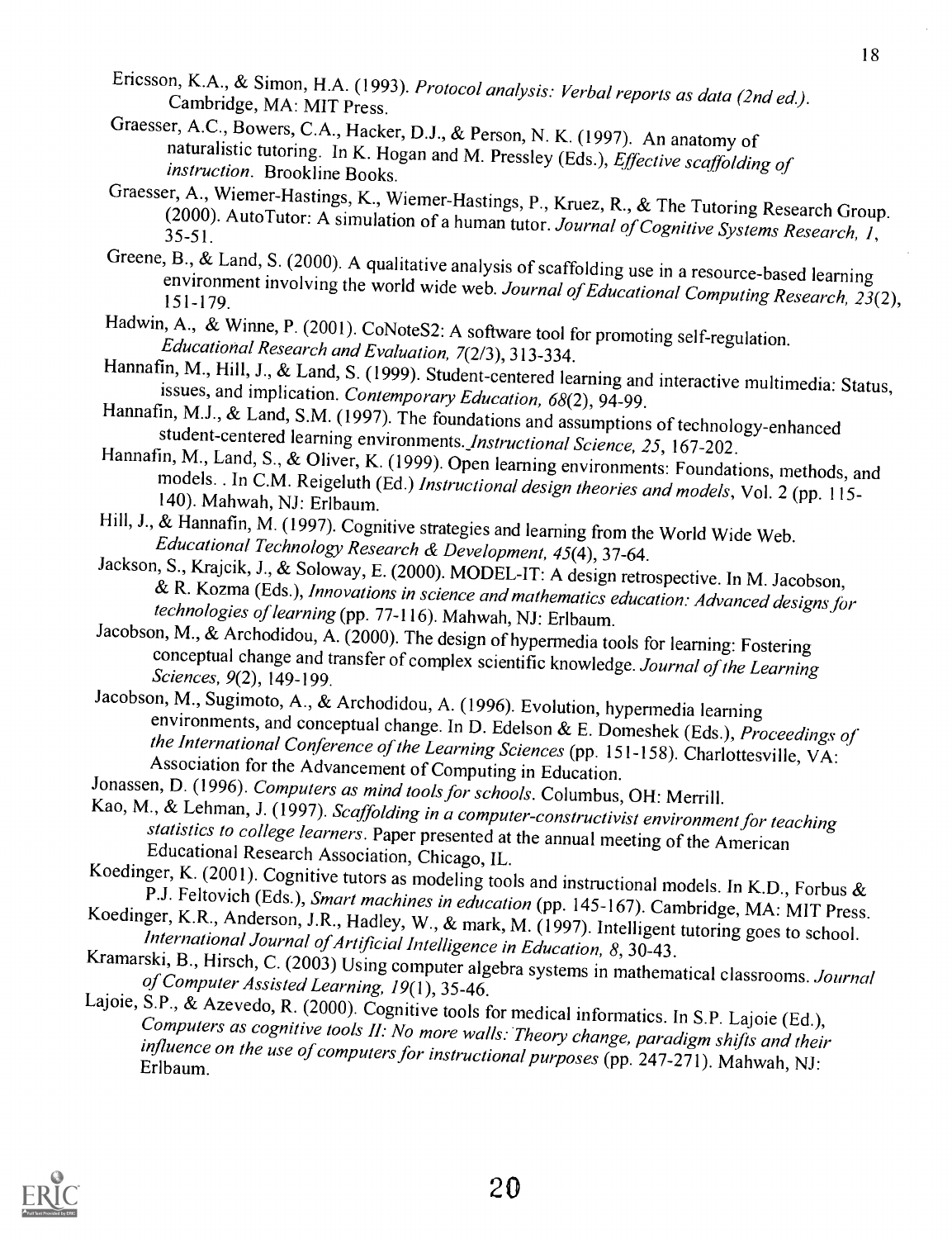- Lajoie, S.P., Azevedo, R., & Fleiszer, D.M. (1998). Cognitive tools for assessment and learning in a high flow information environment. Journal of Educational Computing Research, 18(3), 203-233
- Lajoie, S.P., Guerrera, Munsie, S., & Lavigne, N. (2001). Constructing knowledge in the context of BioWorld. Instructional Science, 29(2), 155-186.
- Land, S. (2000). Cognitive requirements for learning with open-ended learning environments. Educational Technology Research & Development, 48(1), 45-67.
- Land, S., & Greene, B. (2000). Project-based learning with the World Wide Web: A qualitative study of resource integration. Educational Technology Research & Development, 48(3), 61-78.
- Lepper, M.R., Drake, M.F., & O'Donnell-Johnson, T. (1997). Scaffolding techniques of expert human tutors. In K. Hogan & M. Pressley (Eds.), Scaffolding student learning: Instructional approaches and issues (p. 108-144). Cambridge, MA: Brookline.
- Luckin, R., & Du Boulay, B. (1999). Ecolab: The development and evaluation of a Vygotskian design framework. International Journal of Artificial Intelligence in Education, 10, 198-220.
- McManus, T. (2000). Individualizing instruction in a web-based hypermedia learning environment: Nonlinearity, advanced organizers, and self-regulated learners. Journal of Interactive Learning Environments, 11(3), 219-251.
- Merrill, D.C., Reiser, B.J., Merrill, S.K., & Landes, S. (1995). Tutoring: Guided learning by doing. Cognition and Instruction, 13(3), 315-372.
- Oliver, K., & Hannafin, M.J. (2000). Student management of web-based hypermedia resources during open-ended problem solving. Journal of Educational Research, 94(2), 75-93.
- Palinscar, A. S., & Brown, A.L. (1984). Recprocal teaching of comprehension-fostering and comprehension-monitoring activities. Cognition & Instruction, 2, 117-175.
- Paris, S.G., & Paris, A.H. (2001). Classroom applications of research on self-regulated learning. Educational Psychologist, 36(2), 89-101.
- Pintrich, P.R. (2000). The role of goal orientation in self-regulated learning. In M. Boekaerts, P. Pintrich, & M. Zeidner (Eds.), Handbook of self-regulation (pp. 451-502). San Diego, CA: Academic Press.
- Reiser, B., Tabak, I., Sandoval, W., Smith, B., Steinmuller, F., & Leone, A. (2001). BGuILE: Strategic and conceptual scaffolds for scientific inquiry in biology classrooms. In S. Carver & D. Klahr (Eds.), Cognition and instruction: Twenty-five years of progress (pp. 263-306). Mahwah, NJ: Erlbaum.
- Reiser, B.J. (2002). Why scaffolding should sometimes make tasks more difficult for learners. Proceedings of the annual meeting of the CSCL (pp. 255-264).
- Saye, J., & Brush, T. (2002). Scaffolding critical reasoning about history and social issues in multimedia-supported learning environments. Educational Technology Research & Development, 50(3), 77-96.
- Schunk, D. (2001). Social cognitive theory of self-regulated learning. In & B. Zimmerman & D. Schunk (Eds.), Self-regulated learning and academic achievement: Theoretical perspectives (pp. 125-152). Mawah, NJ: Erlbaum.
- Shapiro, A. (2000). The effect of interactive overviews on the development of conceptual structure in novices learning from hypermedia. Journal of Interactive Multimedia and Hypermedia, 9(1), 57-78.
- Shute, V., & Psotka, J. (1996). Intelligent tutoring system: Past, present, and future. In D. Jonassen (Ed.), Handbook of research for educational communications and technology (pp. 570-600). NY: Macmillan.
- Vosniadou, S., & Brewer, W. (1992). Mental models of the earth: A study of conceptual change in childhood. Cognitive Psychology, 24(4), 535-586.

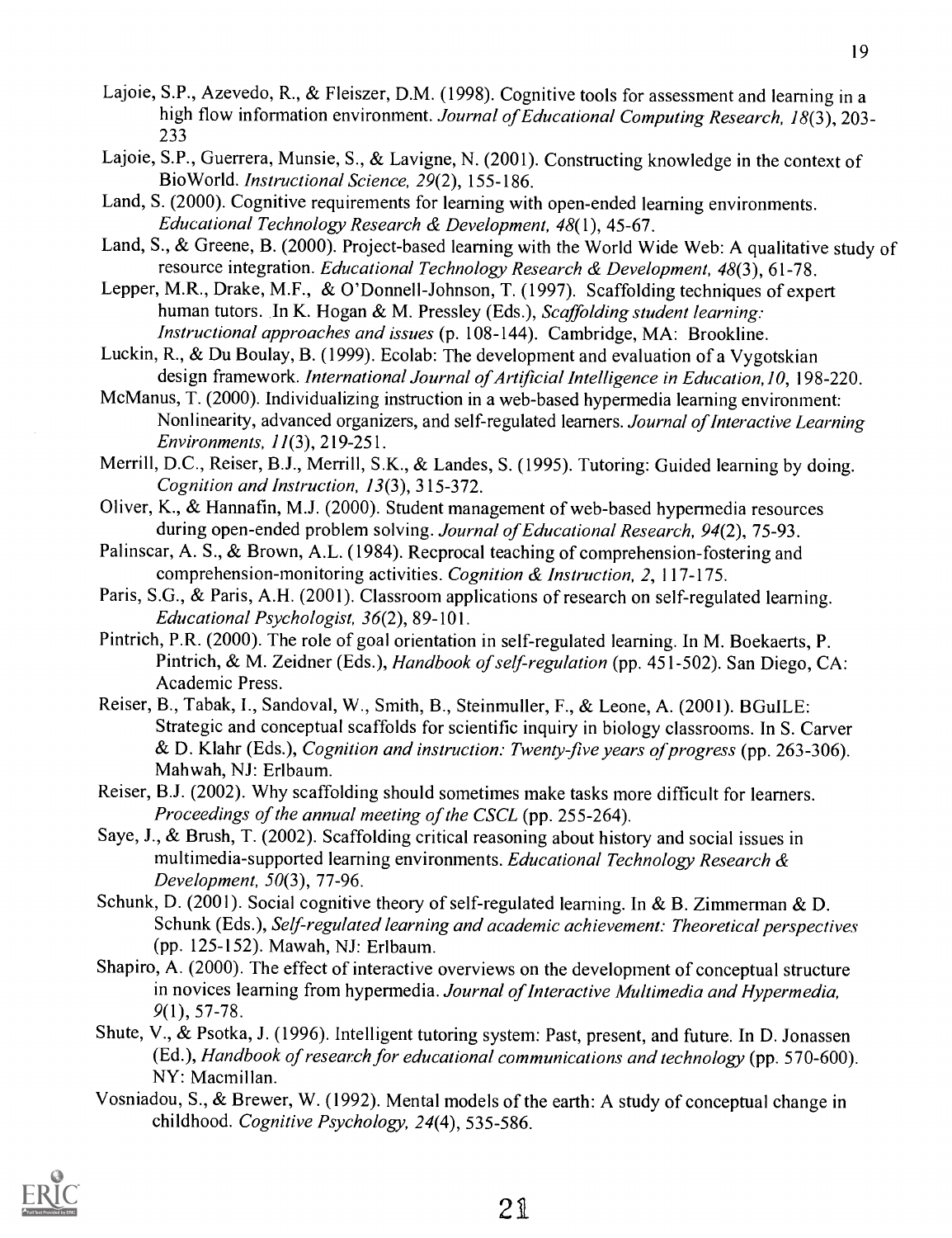- Vye, N., Schwartz, D., Bransford, J., Barron, B., Zech, L., & CTGV. (1998). SMART environments that support monitoring, reflection, and revision. In D. Hacker, J. Dunlosky, & A. Graesser (Eds.) Metacognition in educational theory and practice (pp. 305-346). Mahwah, NJ: Erlbaum.
- Vygotsky, L.S. (1978). Mind in society. Cambridge, MA: Harvard University Press.
- White, B.Y., Shimoda, T.A., & Frederiksen, J.R. (2000). Facilitating students' inquiry learning and metacognitive development through modifiable software advisers. In S.P. Lajoie (Ed.), Computers as cognitive tools II: No more walls: Theory change, paradigm shifts and their influence on the use of computers for instructional purposes (pp. 97-132). Mawah, NJ: Erlbaum.
- Williams, M. (1996). Leaner control and instructional technologies. In D. Jonassen (Ed.), *Handbook* of research on educational communications and technology (pp. 957-983). NY: Scholastic.
- Winne, P.H. (1995). Inherent details in self-regulated learning. Educational Psychologist, 30, 173- 187.
- Winne, P.H. (1997). Experimenting to bootstrap self-regulated learning. Journal of Educational Psychology, 397-410.
- Winne, P.H. (2001). Self-regulated learning viewed from models of information processing. In & B. Zimmerman & D. Schunk (Eds.), Self-regulated learning and academic achievement: Theoretical perspectives (pp. 153-189). Mawah, NJ: Erlbaum.
- Winne, P.H., & Hadwin, A.F. (1998). Studying as self-regulated learning. In D.J. Hacker, J. Dunlosky, & A. Graesser (Eds.), Metacognition in educational theory and practice (pp. 277- 304). Hillsdale, NJ: Erlbaum.
- Winne, P.H., Jamieson-Noel, D., & Muis, K. (2002). Methodological issues and advances in researching tactics, strategies, and self-regulated learning. In P. Pintrich & M. Maehr (Eds.), New directions in measures and methods (pp. 121-156). Amsterdam, The Netherlands: JAI.
- Winne, P.H., & Perry, N.E. (2000). Measuring self-regulated learning. In M. Boekaerts, P. Pintrich, & M. Zeidner (Eds.), Handbook of self-regulation (pp. 531-566). San Diego, CA: Academic Press.
- Winne, P., & Stockley, D. (1998). Computing technologies as sites for developing self-regulated learning. In D. Schunk & B. Zimmerman (Eds.), Self-regulated learning: From teaching to self-reflective practice (p. 106-136). NY: Guilford.
- Wu, H.-K., Krajcik, J., & Soloway, E. (2001). Promoting understanding of chemical representations: students' use of a visualization tool in the classroom. Journal of Research in Science Teaching, 38(7), 821-842.
- Yang, S. (1999). Divulging intertextual processes in the problem solving of hypermedia. Journal of Interactive Learning Research, 10(1), 87-120.
- Zimmerman, B. (1989). Models of self-regulated learning and academic achievement. In B. Zimmerman & D. Schunk (Eds.), Self regulated learning and academic achievement: Theory, research, and practice (pp. 1-25). NY: Springer-Verlag.
- Zimmerman, B. (2000). Attaining self-regulation: A social cognitive perspective. In M. Boekaerts, P. Pintrich, & M. Zeidner (Eds.), Handbook of self-regulation (pp. 13-39). San Diego, CA: Academic Press.
- Zimmerman, B. (2001). Theories of self-regulated learning and academic achievement: An overview and analysis. In & B. Zimmerman & D. Schunk (Eds.), Self-regulated learning and academic achievement: Theoretical perspectives (pp. 1-37). Mawah, NJ: Erlbaum.
- Zimmerman, B., & Schunk, D. (2001). Self-regulated learning and academic achievement ( $2^{nd}$  ed.). Mawah, NJ: Erlbaum.

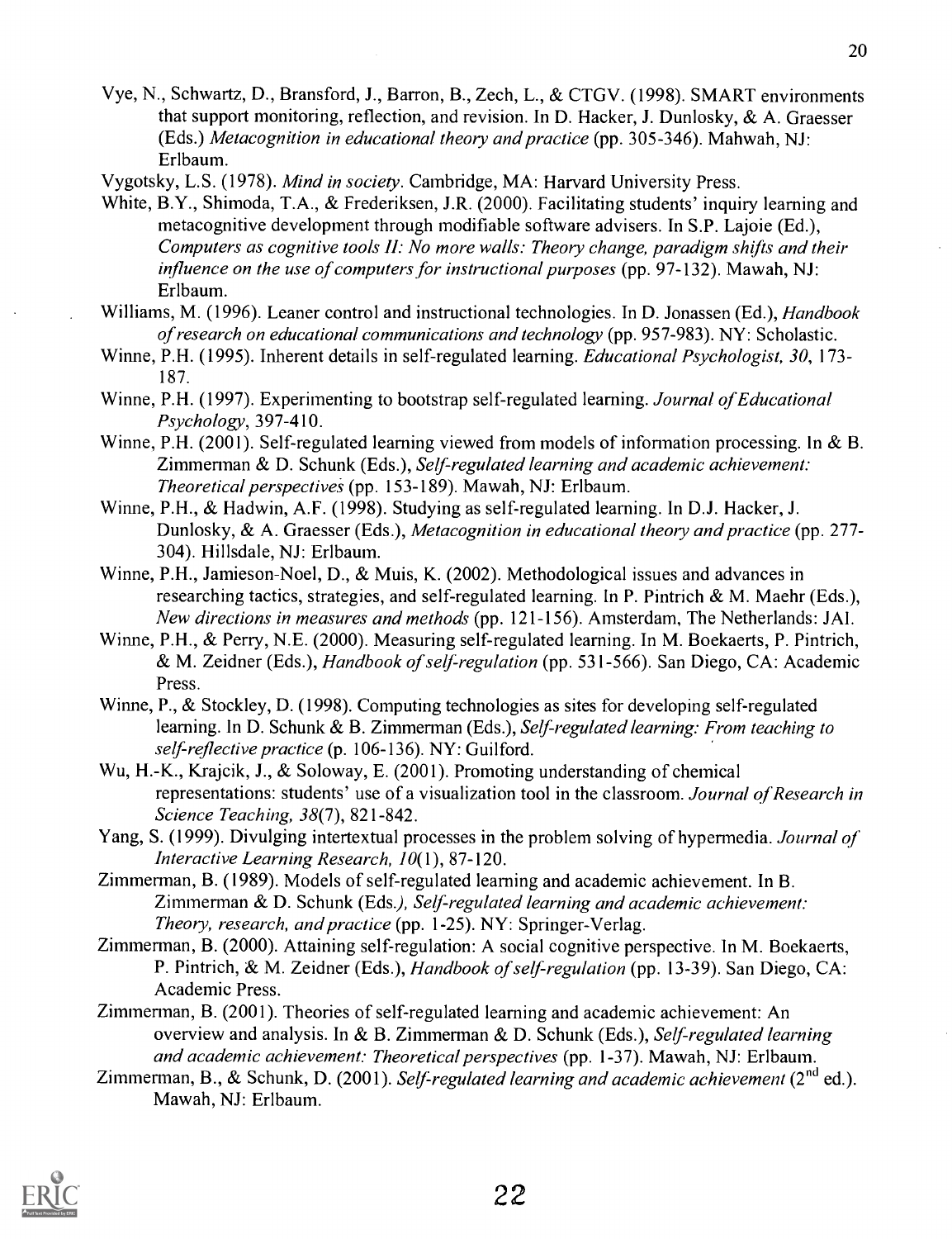Necessary Features for Each Type of Mental Model.

#### 1. No understanding

#### 2. Basic Global Concepts

• blood circulates

### 3. Global Concepts with Purpose

- blood circulates
- describes "purpose" oxygen/nutrient transport

#### 4. Single  $Loop - Basic$

- blood circulates
- heart as pump
- vessels (arteries/veins) transport

#### 5. Single Loop with Purpose

- blood circulates
- heart as pump
- vessels (arteries/veins) transport
- describe "purpose" oxygen/nutrient transport

#### 6. Single Loop - Advanced

- blood circulates
- heart as pump
- vessels (arteries/veins) transport
- describe "purpose" oxygen/nutrient transport
- mentions one of the following: electrical system, transport functions of blood, details of blood cells

# 7. Single Loop with Lungs

- blood circulates
- heart as pump
- vessels (arteries/veins) transport
- mentions lungs as a "stop" along the way
- describe "purpose" oxygen/nutrient transport

#### 8. Single Loop with Lungs - Advanced

- blood circulates
- heart as pump
- vessels (arteries/veins) transport
- mentions Lungs as a "stop" along the way
- describe "purpose" oxygen/nutrient transport
- mentions one of the following: electrical system, transport functions of blood, details of blood cells

#### 9. Double Loop Concept

- blood circulates
- heart as pump
- vessels (arteries/veins) transport
- describes "purpose" oxygen/nutrient transport
- mentions separate pulmonary and systemic systems
- mentions importance of lungs

#### 10. Double Loop - Basic

- blood circulates
- heart as pump
- vessels (arteries/veins) transport
- describe "purpose" oxygen/nutrient transport
- describes loop: heart body heart lungs heart

#### 11. Double Loop - Detailed

- blood circulates
- heart as pump
- vessels (arteries/veins) transport
- describe "purpose" oxygen/nutrient transport
- describes loop: heart body heart lungs heart
- structural details described: names vessels, describes flow through valves

#### 12. Double Loop - Advanced

- blood circulates  $\bullet$
- heart as pump
- $\bullet$ vessels (arteries/veins) transport
- $\bullet$ describe "purpose" - oxygen/nutrient transport
- describes loop: heart body heart lungs - $\bullet$ heart
- structural details described: names vessels, describes flow through valves
- mentions one of the following: electrical system, transport functions of blood, details of blood cell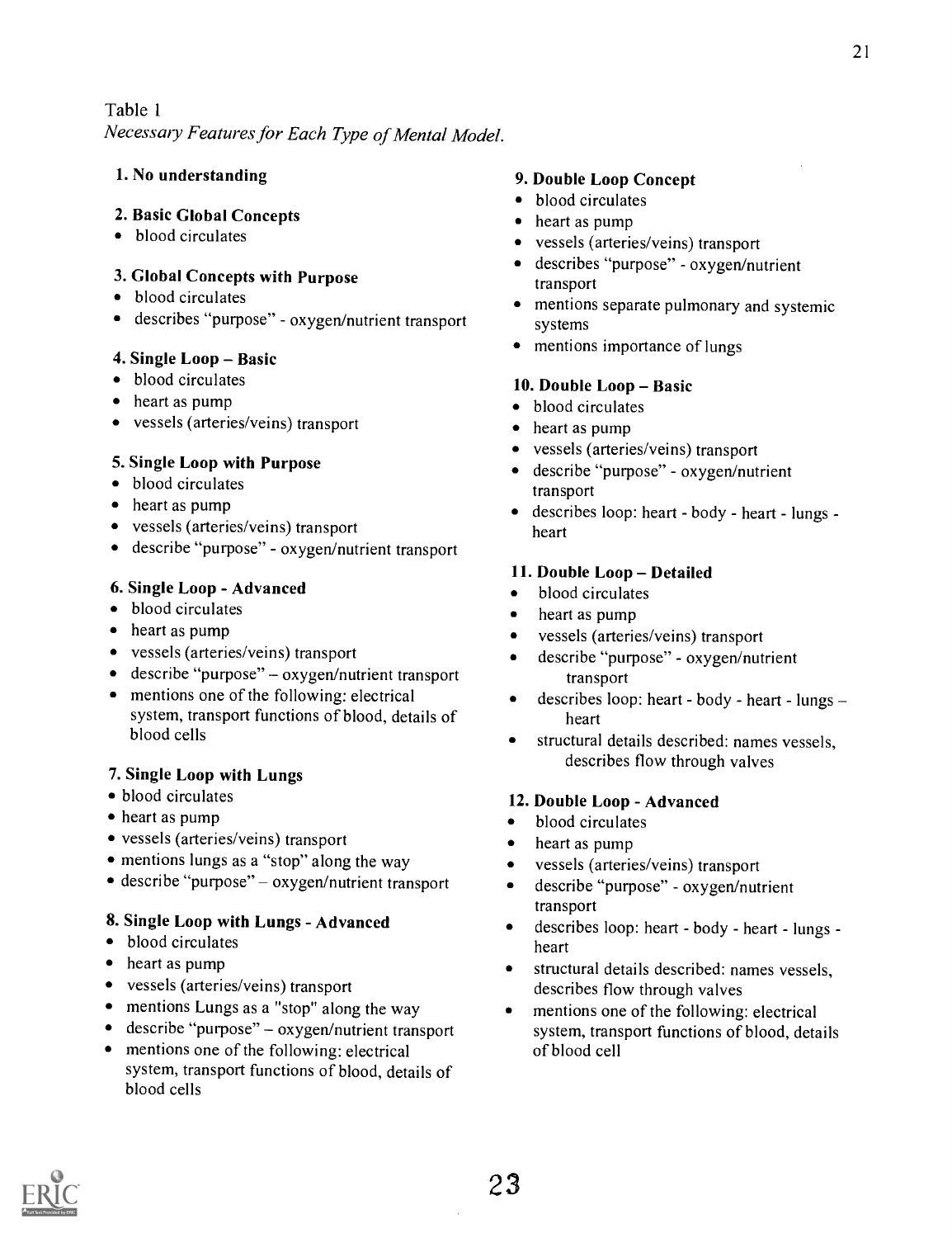Means (and Standard Deviations) for the Pretest and Posttest Learning Outcome Measures by Scaffolding condition.

| Adaptive Content and<br>Process Scaffolding<br>(ACPS) |            | <b>Adaptive Process</b><br>Scaffolding<br>(APS) |            |          | No Scaffolding<br>(NS) |         |           |          |           |         |           |
|-------------------------------------------------------|------------|-------------------------------------------------|------------|----------|------------------------|---------|-----------|----------|-----------|---------|-----------|
|                                                       | $(n = 17)$ |                                                 | $(n = 19)$ |          | $(n = 17)$             |         |           |          |           |         |           |
|                                                       |            |                                                 |            |          |                        |         |           |          |           |         | Posttest  |
| Mean                                                  | SD.        | Mean                                            | <b>SD</b>  | Mean     | ${\bf SD}$             | Mean    | <b>SD</b> | Mean     | <b>SD</b> | Mean    | <b>SD</b> |
| 5.3                                                   | 3.5        | 10.8                                            | 2.2        | 5.9      | 2.4                    | 9.6     | 2.7       | 5.4      | 2.1       | 6.9     | $1.8\,$   |
| 61.4%                                                 | 31.6       | 83.5%                                           | 14.3       | 54.9%    | 22.7                   | 78.6%   | 22.9      | 52.9%    | 25.5      | 65.8%   | 22.8      |
| 7.1%                                                  | 10.3       | 51.5%                                           | 9.8        | 4.7%     | 10.2                   | 31.6%   | 16.2      | 1.7%     | 3.8       | 25.9%   | 16.8      |
|                                                       |            | Pretest                                         |            | Posttest |                        | Pretest |           | Posttest |           | Pretest |           |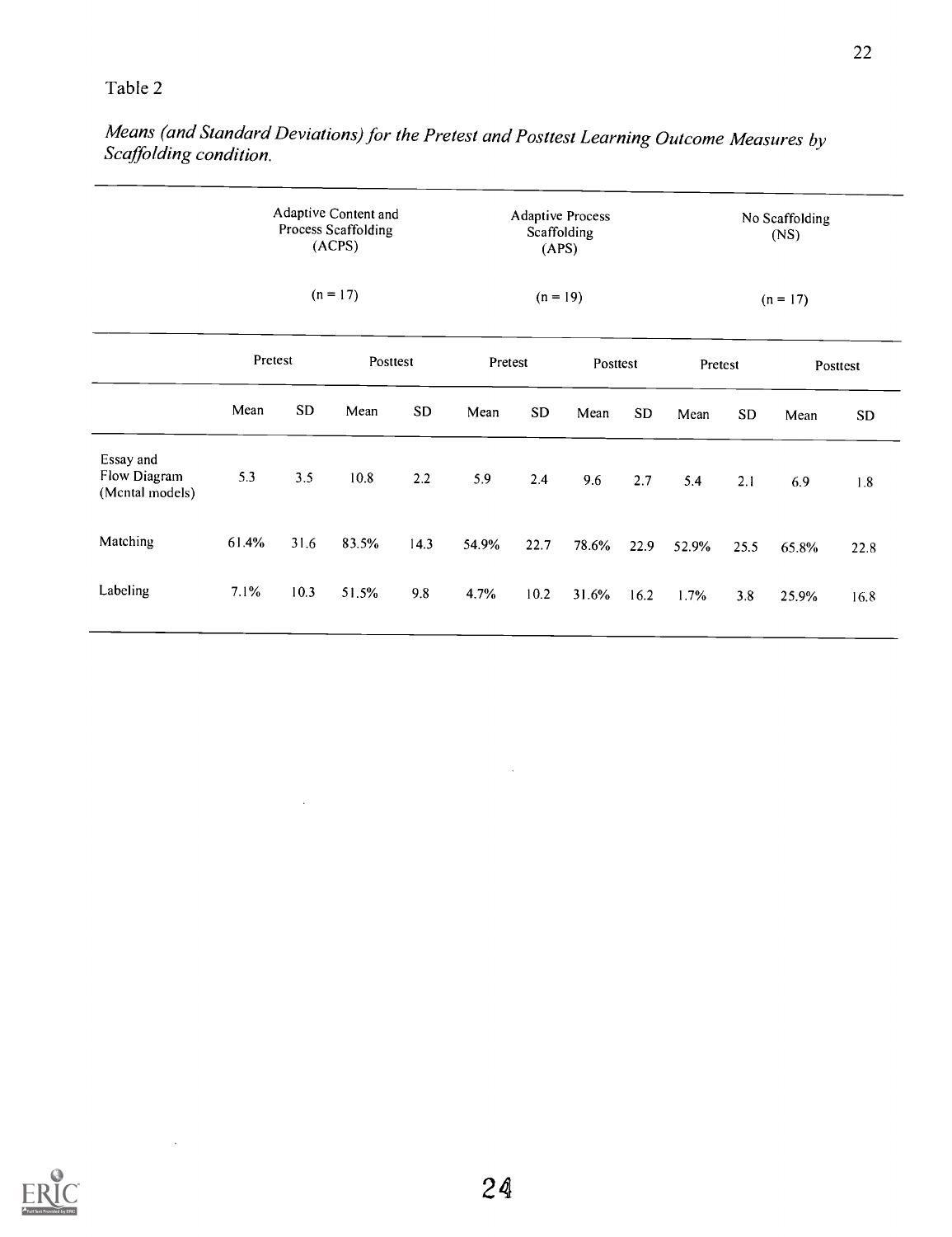Number and Proportion of Learners Using Self-Regulated Learning Variables Above the Median Proportion, by Scaffolding Condition.

| Variable                           | Adaptive<br>Content and<br>Process<br>Scaffolding<br>(ACPS)<br>$(n = 17)$ | Adaptive<br>Process<br>Scaffolding<br>(APS)<br>$(n = 19)$ | No<br>Scaffolding<br>(NS)<br>$(n = 17)$ | $\chi^2$ | $\boldsymbol{p}$ |
|------------------------------------|---------------------------------------------------------------------------|-----------------------------------------------------------|-----------------------------------------|----------|------------------|
| <b>Planning</b>                    |                                                                           |                                                           |                                         |          |                  |
| Planning                           | 6(35%)                                                                    | 14 $(74\%)^b$                                             | 4(24%)                                  | 10.12    | 0.006            |
| Sub-Goals                          | $0(0\%)$                                                                  | 12(63%)                                                   | $15(88%)^c$                             | 28.25    | 0.000            |
| Recycle Goal in Working Memory     | $0(0\%)$                                                                  | $0(0\%)$                                                  | $3(18%)^c$                              | 6.73     | 0.034            |
| Prior Knowledge Activation         | 11(65%)                                                                   | 9(47%)                                                    | 6(35%)                                  | 2.98     | 0.226            |
| <b>Monitoring</b>                  |                                                                           |                                                           |                                         |          |                  |
| Feeling of Knowing (FOK)           | $14(82%)^4$                                                               | 10(53%)                                                   | 2(12%)                                  | 17.10    | 0.000            |
| Judgment of Learning (JOL)         | 9(53%)                                                                    | 14 (74%) <sup>"</sup>                                     | 3(18%)                                  | 11.43    | 0.003            |
| Self-Questioning                   | $0(0\%)$                                                                  | 12 $(63\%)^b$                                             | 8(47%)                                  | 16.16    | 0.000            |
| Content Evaluation                 | 1(6%)                                                                     | 13(68%)                                                   | 14 $(82\%)^c$                           | 20.57    | 0.000            |
| Identify Adequacy of Information   | 4(24%)                                                                    | 9(47%)                                                    | 12(71%)                                 | 5.87     | 0.053            |
| Monitoring Progress Toward Goals   | 5(29%)                                                                    | 12(63%)                                                   | $10(59\%)$                              | 4.71     | 0.095            |
| <b>Strategy Use</b>                |                                                                           |                                                           |                                         |          |                  |
| Coordinating Informational Sources | 2(12%)                                                                    | $17(89%)^b$                                               | 5(29%)                                  | 24.41    | 0.000            |
| <b>Taking Notes</b>                | 2(12%)                                                                    | $15(79%)^b$                                               | $10(59\%)$                              | 16.83    | 0.000            |
| Draw                               | 8(47%)                                                                    | 14 $(74\%)^b$                                             | 4(24%)                                  | 9.07     | 0.011            |
| <b>Read Notes</b>                  | 1(6%)                                                                     | $13(68%)^b$                                               | 5(29%)                                  | 15.71    | 0.000            |
| Selecting New Informational Source | $0(0\%)$                                                                  | 11(58%)                                                   | $16(94\%)^c$                            | 30.70    | 0.000            |
| Re-Reading                         | $0(0\%)$                                                                  | 14 (74%)                                                  | $13(76%)^c$                             | 26.02    | 0.000            |
| Free Search                        | 2(12%)                                                                    | 5(26%)                                                    | $13(76%)^c$                             | 16.79    | 0.000            |
| Goal-Directed Search               | 1(6%)                                                                     | 1(5%)                                                     | $6(35%)^c$                              | 7.97     | 0.019            |
| Inferences                         | 9(53%)                                                                    | 6 (32%)                                                   | 11(65%)                                 | 4.09     | 0.129            |
| Hypothesizing                      | 1(6%)                                                                     | 3 (16%)                                                   | $0(0\%)$                                | 3.31     | 0.192            |
| Memorization                       | 1(6%)                                                                     | 4 (21%)                                                   | 5(29%)                                  | 3.17     | 0.205            |
| Find Location in Environment       | 9(53%)                                                                    | 7(37%)                                                    | 5(29%)                                  | 2.06     | 0.357            |
| Knowledge Elaboration              | 7(41%)                                                                    | 10(53%)                                                   | 5(29%)                                  | 1.99     | 0.369            |
| Evaluate Content as Answer to Goal | $0(0\%)$                                                                  | 1(5%)                                                     | $0(0\%)$                                | 1.82     | 0.402            |
| Summarization                      | 10(59%)                                                                   | 9(47%)                                                    | 7(41%)                                  | 1.09     | 0.579            |
| Read New Paragraph                 | 1(6%)                                                                     | 2(11%)                                                    | 2(12%)                                  | 0.39     | 0.825            |
| Mnemonics                          | 4 (24%)                                                                   | 5(26%)                                                    | 5(29%)                                  | 0.15     | 0.927            |
| <b>Task Difficulty and Demands</b> |                                                                           |                                                           |                                         |          |                  |
| Help Seeking Behavior              | $16(94\%)^a$                                                              | 9(47%)                                                    | 1(6%)                                   | 26.51    | 0.000            |
| Time and Effort Planning           | 1(6%)                                                                     | $17(89%)^b$                                               | 9(53%)                                  | 25.13    | 0.000            |
| Control of Context                 | 3(18%)                                                                    | 14 $(74\%)^b$                                             | 10(59%)                                 | 11.90    | 0.003            |
| Expect Adequacy of Information     | $0(0\%)$                                                                  | $8(42\%)^b$                                               | 5(29%)                                  | 8.92     | 0.012            |
| <b>Task Difficulty</b>             | 9(53%)                                                                    | 9(47%)                                                    | 7(41%)                                  | 0.47     | 0.790            |
| <i>Interest</i>                    |                                                                           |                                                           |                                         |          |                  |
| Interest Statement                 | 8(47%)                                                                    | 6(32%)                                                    | $13(76%)^c$                             | 7.39     | 0.025            |

Note: Degrees of freedom = 2 and n = 53 for all analyses.

Note. The **bold** type indicates the variable was used above the median frequency by more than 50% of participants.

ACPS group made the greatest contribution to chi-square for this variable.

APS group made the greatest contribution to chi-square for this variable.

<sup>c</sup> NS group made the greatest contribution to chi-square for this variable.

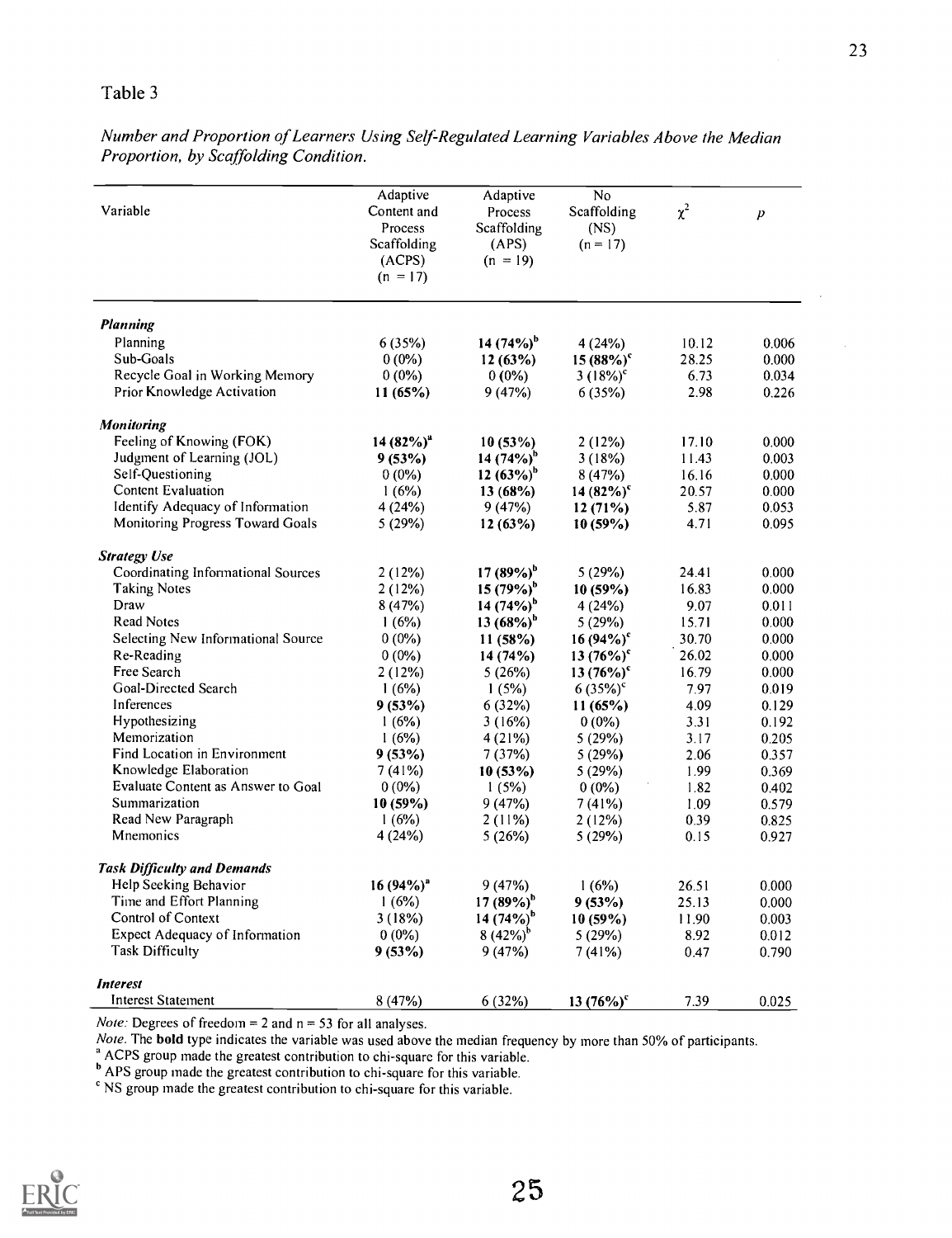Number and Proportion of Tutoring Sessions in which Self-Regulated Learning Variables (TI and TS) Were Used Above the Median Proportion, by Scaffolding Condition.

|                                             | Adaptive               | Adaptive               |          |                    |
|---------------------------------------------|------------------------|------------------------|----------|--------------------|
| Variable                                    | Content and            | Process                | $\chi^2$ | $\overline{p}$     |
|                                             | Process                | <b>Scaffolding</b>     |          |                    |
|                                             | Scaffolding            | (APS)                  |          |                    |
|                                             | (ACPS)                 | $(n = 19)$             |          |                    |
|                                             | $(n = 17)$             |                        |          |                    |
|                                             |                        |                        |          |                    |
| <b>Tutor Use of Planning</b>                |                        |                        |          |                    |
| Prior Knowledge Activation                  | 16 $(94\%)^a$          | 1(5%)                  | 32.21    | 0.000              |
| Planning                                    | 1(6%)                  | $16(84%)^b$            | 25.08    | 0.000              |
| Sub-Goals                                   | 6(35%)                 | 12(63%)                | 2.79     | 0.095              |
|                                             |                        |                        |          |                    |
| <b>Tutor Use of Monitoring</b>              |                        |                        |          |                    |
| Feeling of Knowing (FOK)                    | $17(100\%)^a$          | 1(5%)                  | 32.21    | 0.000              |
| Identify Adequacy of Information            | $0(0\%)$               | 18 (95%) <sup>b</sup>  | 32.21    | 0.000              |
| Monitoring Progress Toward Goals            | 3(18%)                 | 15 $(79\%)^b$          | 13.49    | 0.000              |
| <b>Content Evaluation</b>                   | 5(29%)                 | 13 $(68\%)^b$          | 5.46     | 0.019              |
| Judgment of Learning (JOL)                  | 2(12%)                 | $2(11\%)$              | 0.00     | 1.000 <sup>c</sup> |
| <b>Tutor Use of Strategies</b>              |                        |                        |          |                    |
| Knowledge Elaboration                       | 17 (100%) <sup>a</sup> | $0(0\%)$               | 36.00    | 0.000              |
| Inferences                                  | 17 $(100\%)^a$         | 1(5%)                  | 32.21    | 0.000              |
| <b>Mnemonics</b>                            | 16 $(94\%)^a$          | $0(0\%)$               | 32.19    | 0.000              |
| Summarization                               | 12 $(71\%)^a$          |                        |          |                    |
|                                             |                        | 6(32%)                 | 5.46     | 0.019              |
| Coordinating Informational Sources          | $0(0\%)$               | $18(95%)^b$            | 32.21    | 0.000              |
| <b>Read Notes</b>                           | 3(18%)                 | 13 $(68\%)^b$          | 9.37     | 0.002              |
| <b>Taking Notes</b>                         | 3(18%)                 | 12 $(63%)^b$           | 7.65     | 0.006              |
| Read New Paragraph                          | 5(29%)                 | $13(68%)^b$            | 5.46     | 0.019              |
| Selecting New Informational Source          | 10(59%)                | 7(37%)                 | 1.74     | 0.187              |
| Draw                                        | $10(59\%)$             | 8(42%)                 | 1.00     | 0.317              |
| Find Location in Environment                | 7(41%)                 | 11(58%)                | 1.00     | 0.317              |
| Re-Reading                                  | 9(53%)                 | 9(47%)                 | 0.11     | 0.738              |
| Goal-Directed Search                        | 8(47%)                 | 9(47%)                 | 0.00     | 0.985              |
| Evaluate Content as Answer to Goal          | 1(6%)                  | 1(5%)                  | 0.00     | 1.000 <sup>c</sup> |
| <b>Tutor Use of Task Difficulty and</b>     |                        |                        |          |                    |
| <b>Demands</b>                              |                        |                        |          |                    |
| Control of Context                          | $0(0\%)$               | 18 (100%) <sup>b</sup> | 32.21    | 0.000              |
| Time and Effort Planning                    | 1(6%)                  | $17(89\%)^b$           | 25.08    | 0.000              |
| <b>Task Difficulty</b>                      | 3(18%)                 | 14 $(74\%)^b$          | 11.31    | 0.001              |
| <b>Expect Adequacy of Information</b>       | 5(29%)                 | 9(47%)                 | 1.22     | 0.270              |
| <b>Tutor Use of Interest and Motivation</b> |                        |                        |          |                    |
| <b>Interest Statement</b>                   | $15(88%)^2$            | 3(16%)                 | 18.84    | 0.000              |
| Feedback (Positive Feedback,                | $15(88%)^2$            | 3(16%)                 | 18.84    | 0.000              |
| Negative Feedback, encouragement,           |                        |                        |          |                    |
|                                             |                        |                        |          |                    |

Note: Degrees of freedom = 1 and  $n = 36$  for all analyses. Certain student codes (e.g., Help Seeking Behavior) have no corresponding tutor code. The bold type indicates the variable was used by the tutor above the median frequency in more than 50% of tutoring sessions.

ACPS group made the greatest contribution to chi-square for this variable.

APS group made the greatest contribution to chi-square for this variable.

Yates correction applied.

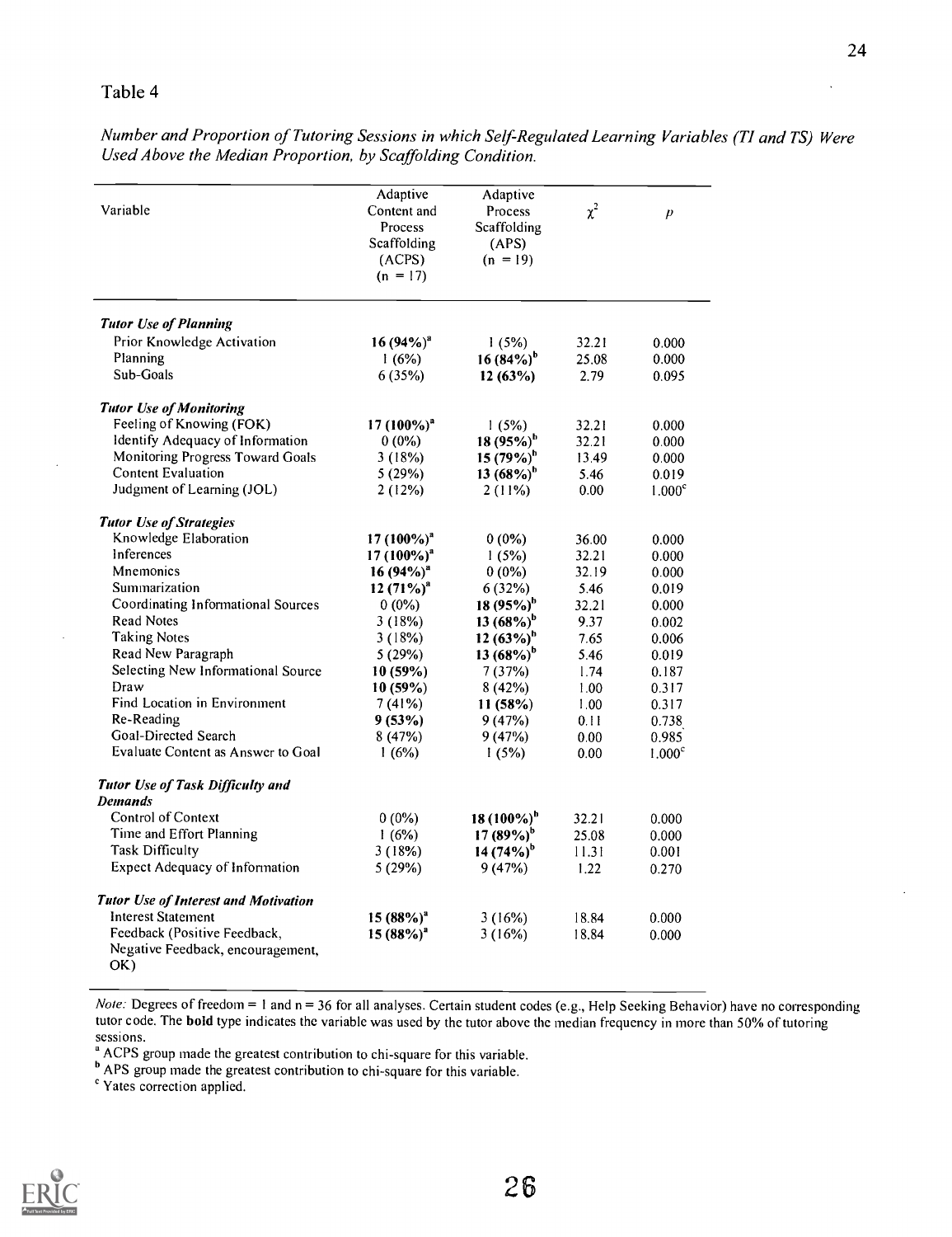# Appendix A

Classes, Descriptions and Examples of the Variables Used to Code Learners' Self Regulatory Behavior and Co-Regulated Behavior Between Learner and Tutor (based on Azevedo, Guthrie, & Seibert, in press) .

| Variable                          | Description <sup>1</sup>                                                                                                                                                                                             | Example                                                                                                                                                                                                                                                                           |
|-----------------------------------|----------------------------------------------------------------------------------------------------------------------------------------------------------------------------------------------------------------------|-----------------------------------------------------------------------------------------------------------------------------------------------------------------------------------------------------------------------------------------------------------------------------------|
| <b>Planning</b>                   |                                                                                                                                                                                                                      |                                                                                                                                                                                                                                                                                   |
| Planning                          | A plan involves coordinating the selection<br>of operators. Its execution involves<br>making behavior conditional on the state<br>of the problem and a hierarchy of goals<br>and sub-goals                           | <b>Student:</b> "First I'll look around to see the structure of<br>environment and then I'll go to specific sections of the<br>circulatory system"<br>Tutor Scaffolding: "What are you going to do?"<br>Tutor Instruction: "Read this and then we'll go into<br>the next section" |
| Goals                             | Consist either of operations that are<br>possible, postponed, or intended, or of<br>states that are expected to be obtained.<br>Goals can be identified because they have<br>no reference to already-existing states | Student: "I'm looking for something that's going to<br>discuss how things move through the system"<br>Tutor Scaffolding: "So what part are you going to start<br>with, do you think?"<br>Tutor Instruction: "We have to go find the answer to<br>that"                            |
| Prior Knowledge<br>Activation     | Searching memory for relevant prior<br>knowledge either before beginning<br>performance of a task or during task<br>performance                                                                                      | Student: "It's hard for me to understand, but I vaguely<br>remember learning about the role of blood in high<br>school"<br>Tutor Scaffolding: "And then what happens in the<br>lungs?"<br>Tutor Instruction: "Remember, it's inside the blood<br>vessel"                          |
| Recycle Goal in<br>Working Memory | Restating the goal (e.g., question or parts<br>of a question) in working memory (WM)                                                                                                                                 | <b>Student:</b> " describe the location and function of the<br>major valves in the heart"                                                                                                                                                                                         |
| Monitoring                        |                                                                                                                                                                                                                      |                                                                                                                                                                                                                                                                                   |
| Judgment of Learning<br>(JOL)     | Learner becomes aware that they don't<br>know or understand everything they read                                                                                                                                     | Student (JOL): "I don't know this stuff, it's difficult for<br>me"<br>Tutor Instruction: "We already read that"                                                                                                                                                                   |
| Feeling of Knowing<br>(FOK)       | Learner is aware of having read something<br>in the past and having some understanding<br>of it, but not being able to recall it on<br>demand                                                                        | <b>Student:</b> " let me read this again since I'm starting to<br>get it"<br>Tutor Scaffolding: "Which side of the heart would be<br>doing that work?"<br>Tutor Instruction): "You're pretty comfortable with<br>that part."                                                      |
| Self-Questioning                  | Posing a question and re-reading to<br>improve understanding of the content                                                                                                                                          | Student: [Learner spends time reading text] and then<br>states "what do I know from this?" and reviews the same<br>content                                                                                                                                                        |

<sup>&</sup>lt;sup>1</sup> All codes refer to what was recorded in the verbal protocols (i.e., what students read, seen, or heard) and what the tutor initiated and scaffolded during learning with the hypermedia environment.



 $\varphi$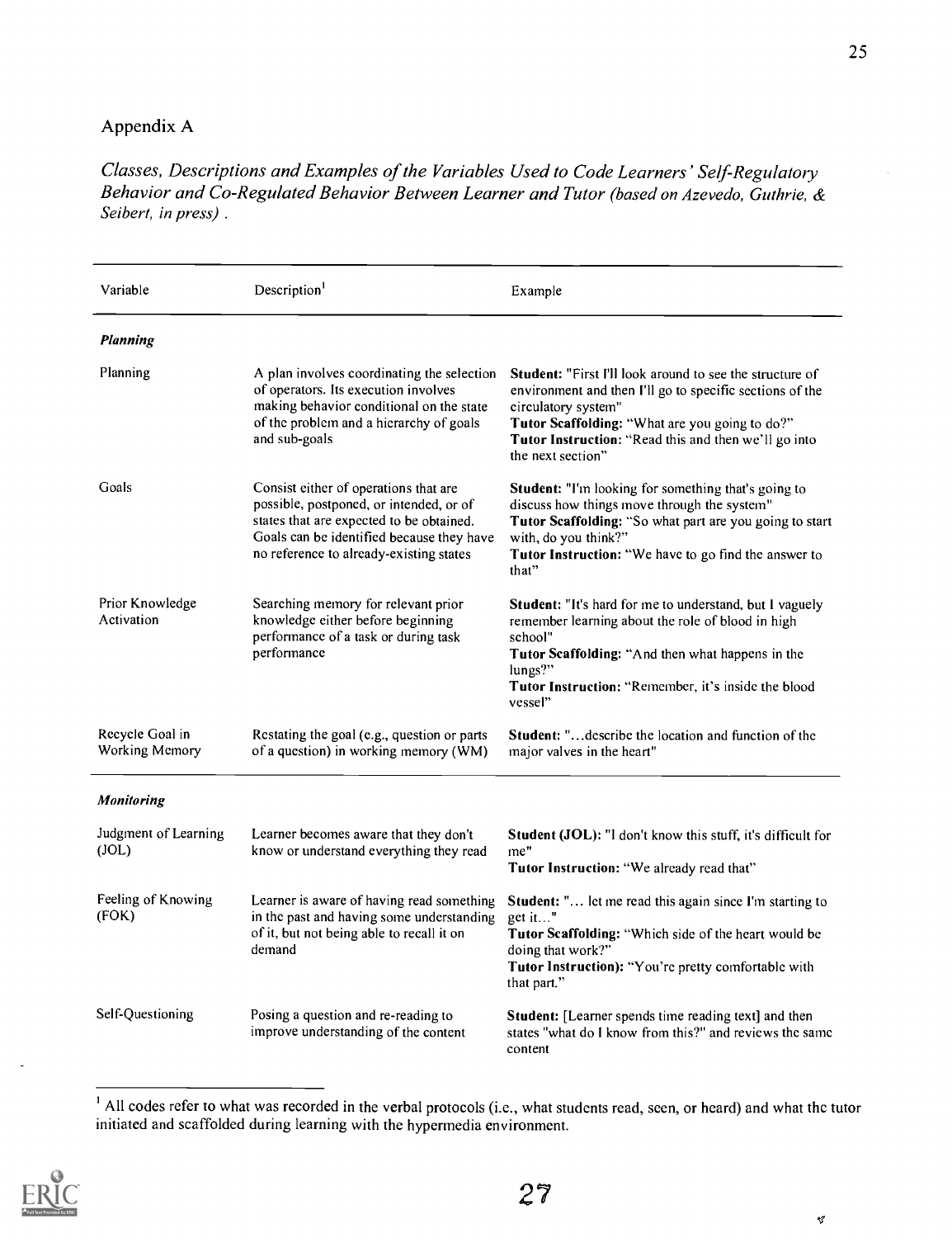| <b>Content Evaluation</b>                      | Monitoring content relative to goals.                                                | <b>Student:</b> "I'm reading through the info but it's not<br>specific enough for what I'm looking for"<br><b>Tutor Scaffolding:</b> "Did it say there were platelets.<br>$\text{too?}$ "<br><b>Tutor Instruction:</b> "This is mostly history. I don't<br>know if we're really interested that much" |
|------------------------------------------------|--------------------------------------------------------------------------------------|-------------------------------------------------------------------------------------------------------------------------------------------------------------------------------------------------------------------------------------------------------------------------------------------------------|
| Identify Adequacy of<br>Information            | Assessing the usefulness and/or adequacy<br>of the content (reading, watching, etc.) | <b>Student:</b> "structures of the hearthere we go"<br><b>Tutor Instruction:</b> "So it's pretty important."                                                                                                                                                                                          |
| <b>Monitor Progress</b><br><b>Toward Goals</b> | Assessing whether previously-set goal has<br>been met.                               | <b>Student:</b> "Those were our goals, we accomplished<br>them"<br><b>Tutor Scaffolding:</b> "Are we getting to some of these<br>questions that they asked?"<br><b>Tutor Instruction:</b> "That's pretty much what you<br>needed to know"                                                             |

26

 $\sim 10^{-1}$ 

#### Strategy Use

| Selecting a New<br><b>Informational Source</b> | The selection and use of various cognitive<br>strategies for memory, learning,<br>reasoning, problem solving, and thinking.<br>May include selecting a new<br>representation, coordinating multiple<br>representations, etc. | Student: [Learner reads about location valves] then<br>switches to watching the video to see their location<br>Tutor Scaffolding: "Well, you want to look at the heart<br>again?"<br>Tutor Instruction: "Go back [to the diagram and] look<br>at that guy" |
|------------------------------------------------|------------------------------------------------------------------------------------------------------------------------------------------------------------------------------------------------------------------------------|------------------------------------------------------------------------------------------------------------------------------------------------------------------------------------------------------------------------------------------------------------|
| Coordinating<br>Informational Sources          | Coordinating multiple representations,<br>e.g., drawing and notes.                                                                                                                                                           | <b>Student:</b> "I'm going to put that [text] with the diagram"                                                                                                                                                                                            |
| Read New Paragraph                             | The selection and use of a paragraph<br>different from the one the student was<br>reading.                                                                                                                                   | Student: "OK, now on to pulmonary"<br>Tutor Instruction: "Read the first couple of<br>sentences in each one of the paragraphs."                                                                                                                            |
| <b>Review Notes</b>                            | Reviewing learner's notes.                                                                                                                                                                                                   | Student: "Carry blood away. Arteries-away."                                                                                                                                                                                                                |
| Memorization                                   | Learner tries to memorize text, diagram,<br>etc.                                                                                                                                                                             | <b>Student:</b> "I'm going to try to memorize this picture"                                                                                                                                                                                                |
| Free Search                                    | Searching the hypermedia environment<br>without specifying a specific plan or goal                                                                                                                                           | <b>Student:</b> "I'm going to the top of the page to see what is<br>there"                                                                                                                                                                                 |
| Goal-Directed Search                           | Searching the hypermedia environment<br>after specifying a specific plan or goal                                                                                                                                             | Student: Learner types in blood circulation in the<br>search feature<br>Tutor Scaffolding: "Try writing electrical" [in the<br>search feature]<br>Tutor Instruction: "Heartbeat-that would probably be<br>it"                                              |
| Summarization                                  | Summarizing what was just read,<br>inspected, or heard in the hypermedia<br>environment                                                                                                                                      | Student: "This says that white blood cells are involved<br>in destroying foreign bodies"<br>Tutor Scaffolding: "If you were to re-describe that .<br>$\ldots$ ?"<br>Tutor Instruction: "It's for oxygen and nutrient<br>exchange."                         |
| <b>Taking Notes</b>                            | Copying text from the hypermedia<br>environment                                                                                                                                                                              | Student: "I'm going to write that under heart"<br>Tutor Scaffolding: "I use shortcuts RA for right<br>atrium"<br>Tutor Instruction: "Don't write down everything"                                                                                          |

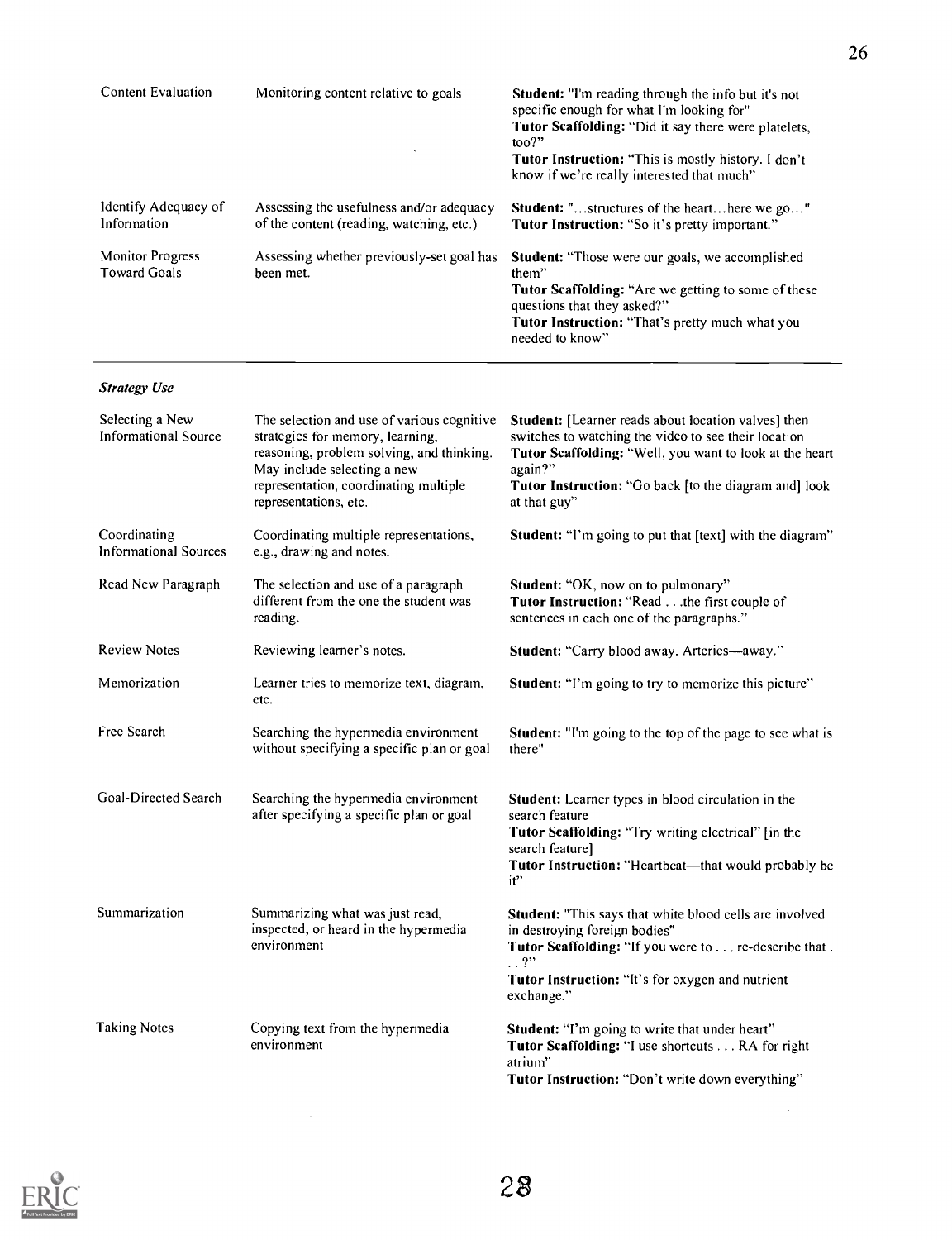| Draw                                         | Making a drawing or diagram to assist in<br>learning                                         | <b>Student:</b> "I'm trying to imitate the diagram as best as<br>possible"<br>Tutor Scaffolding: "Why don't you just start with<br>a circle?"<br><b>Tutor Instruction:</b> "It will be easier to understand if<br>you make a drawing."                                                                           |
|----------------------------------------------|----------------------------------------------------------------------------------------------|------------------------------------------------------------------------------------------------------------------------------------------------------------------------------------------------------------------------------------------------------------------------------------------------------------------|
| Re-reading                                   | Re-reading or revisiting a section of the<br>hypermedia environment                          | <b>Student:</b> I'm reading this again.<br>Tutor Instruction: "Do this vein thing again."                                                                                                                                                                                                                        |
| Inferences                                   | Making inferences based on what was<br>read, seen, or heard in the hypermedia<br>environment | <b>Student:</b> [Learner sees the diagram of the heart] and<br>states "so the bloodthrough the then goes from the<br>atrium to the ventricle and then"<br>Tutor Scaffolding: "Do you suppose it has to go<br>through capillaries again in the lungs?"<br>Tutor Instruction: "So that's its own separate system." |
| Hypothesizing                                | Asking questions that go beyond what was<br>read, seen or heard                              | Student: "I wonder why just having smooth walls in the<br>vessels prevent blood clots from forming I wish they<br>explained that"                                                                                                                                                                                |
| Knowledge Elaboration                        | Elaborating on what was just read, seen,<br>or heard with prior knowledge                    | <b>Student:</b> [after inspecting a picture of the major valves<br>of the heart] the learner states "so that's how the<br>systemic and pulmonary systems work together"<br><b>Tutor Instruction:</b> "The walls of capillaries are one<br>cell layer thick"                                                      |
| Mnemonic                                     | Using a verbal or visual memory<br>technique to remember content                             | Student: Arteries-A for away<br>Tutor Scaffolding: "Artery, because it's going away"<br><b>Tutor Instruction:</b> "Superior because it's up on top."                                                                                                                                                             |
| <b>Evaluate Content as</b><br>Answer to Goal | Statement that what was just read and/or<br>seen meets a goal or sub-goal                    | Student: [Learner reads text]" So, I think that's the<br>answer to this question"                                                                                                                                                                                                                                |
| Find Location in<br>Environment              | Statement about where in environment<br>learner had been reading.                            | <b>Student: "That's where we were."</b><br>Tutor Instruction: "We were down here somewhere"                                                                                                                                                                                                                      |

### Task Difficulty and Demands

| Time and Effort<br>Planning | Attempts to intentionally control behavior                                                                                                                                                                                   | <b>Student:</b> "I'm skipping over that section since 45<br>minutes is too short to get into all the details"<br>Tutor Instruction (TITEP): "We've got 5 minutes<br>left"                                                              |
|-----------------------------|------------------------------------------------------------------------------------------------------------------------------------------------------------------------------------------------------------------------------|----------------------------------------------------------------------------------------------------------------------------------------------------------------------------------------------------------------------------------------|
| Help Seeking Behavior       | Learner seeks assistance regarding either<br>the adequateness of their answer or their<br>instructional behavior                                                                                                             | <b>Student (HS):</b> "Do you want me to give you a more"<br>detailed answer?"                                                                                                                                                          |
| <b>Task Difficulty</b>      | Learner indicates one of the following:<br>$(1)$ the task is either easy or difficult, $(2)$<br>the questions are either simple or difficult,<br>(3) using the hypermedia environment is<br>more difficult than using a book | <b>Student:</b> "This is harder than reading a book"<br><b>Tutor Instruction:</b> "You won't remember endocrine<br>probably"                                                                                                           |
| Control of Context          | Using features of the hypermedia<br>environment to enhance the reading and<br>viewing of information                                                                                                                         | <b>Student:</b> [Learner double-clicks on the heart diagram to<br>get a close-up of the structures]<br>Tutor Scaffolding: "That's good, now type heart"<br><b>Tutor Instruction:</b> "Click on the little triangle there for<br>heart" |



 $\sim$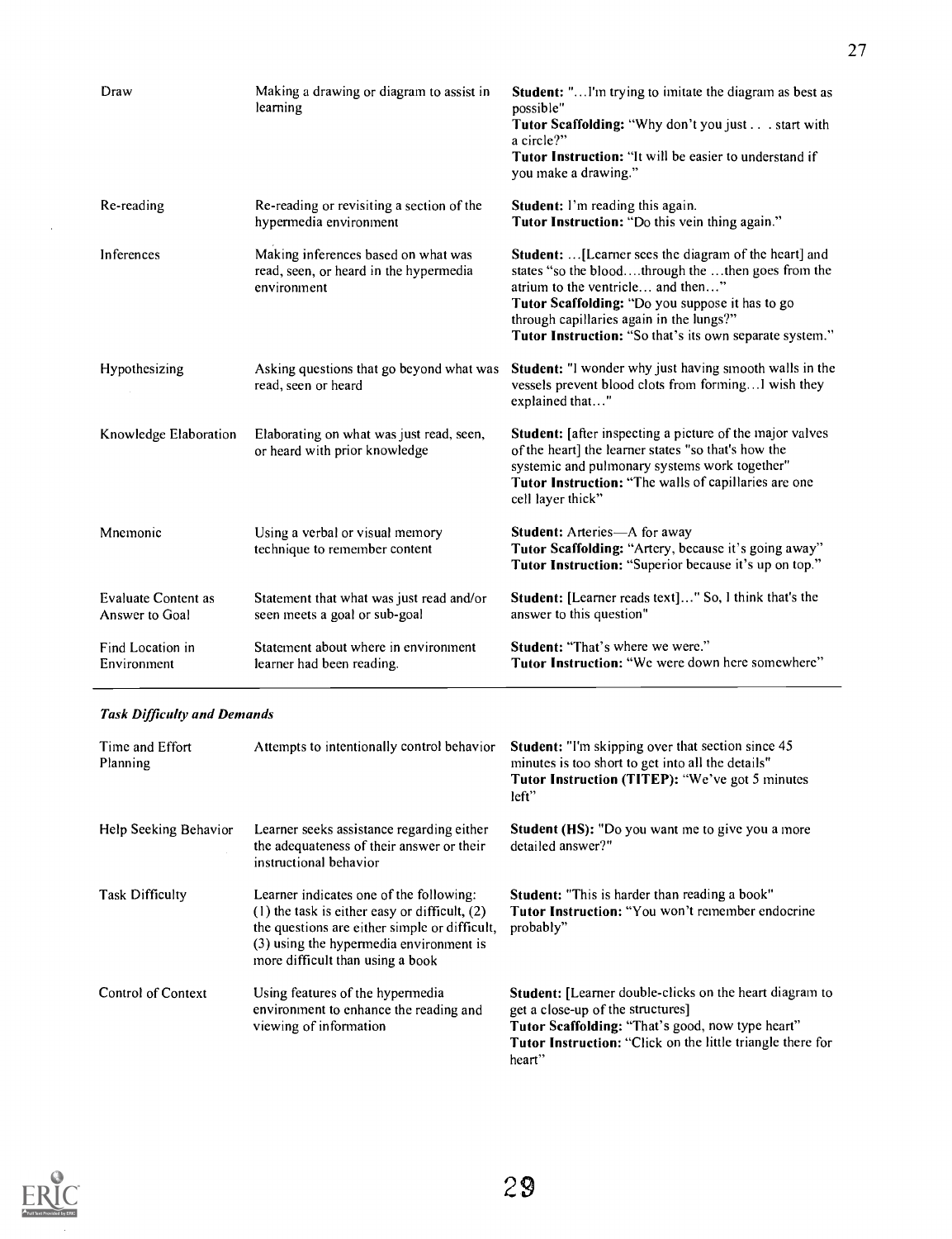| Expectation of<br>Adequacy of<br>Information | Expecting that a certain type of<br>representation will prove adequate given<br>the current goal                               | <b>Student (EA):</b> "the video will probably give me the<br>info I need to answer this question"<br>Tutor Instruction (TIEA): "Click on the heart because<br>I think it helps sometimes to see those structures" |
|----------------------------------------------|--------------------------------------------------------------------------------------------------------------------------------|-------------------------------------------------------------------------------------------------------------------------------------------------------------------------------------------------------------------|
| <b>Motivation</b>                            |                                                                                                                                |                                                                                                                                                                                                                   |
| <b>Interest Statement</b>                    | Learner has a certain level of interest in<br>the task or in the content domain of the<br>task                                 | Student: "Interesting", "This stuff is interesting"<br>Tutor Instruction: "Yeah, it's amazing!"                                                                                                                   |
| Positive feedback                            | Tutor tells learner his or her statement was <b>Tutor</b> : "Uh huh."<br>correct, or repeating learner's correct<br>statement. |                                                                                                                                                                                                                   |
| Negative feedback                            | Tutor tells learner his or her statement was <b>Tutor:</b> "No."<br>incorrect.                                                 |                                                                                                                                                                                                                   |
| <b>OK</b>                                    | Ambiguous feedback from tutor; could be<br>a response to a correct or incorrect<br>statement.                                  | Tutor: "OK"                                                                                                                                                                                                       |
| Encouragement                                | Tutor makes encouraging statement to<br>learner.                                                                               | <b>Tutor:</b> "That will become clearer as we go on."                                                                                                                                                             |
| Choice                                       | Tutor offers learner a choice of next steps.                                                                                   | <b>Tutor:</b> "What do you want to do first?"                                                                                                                                                                     |

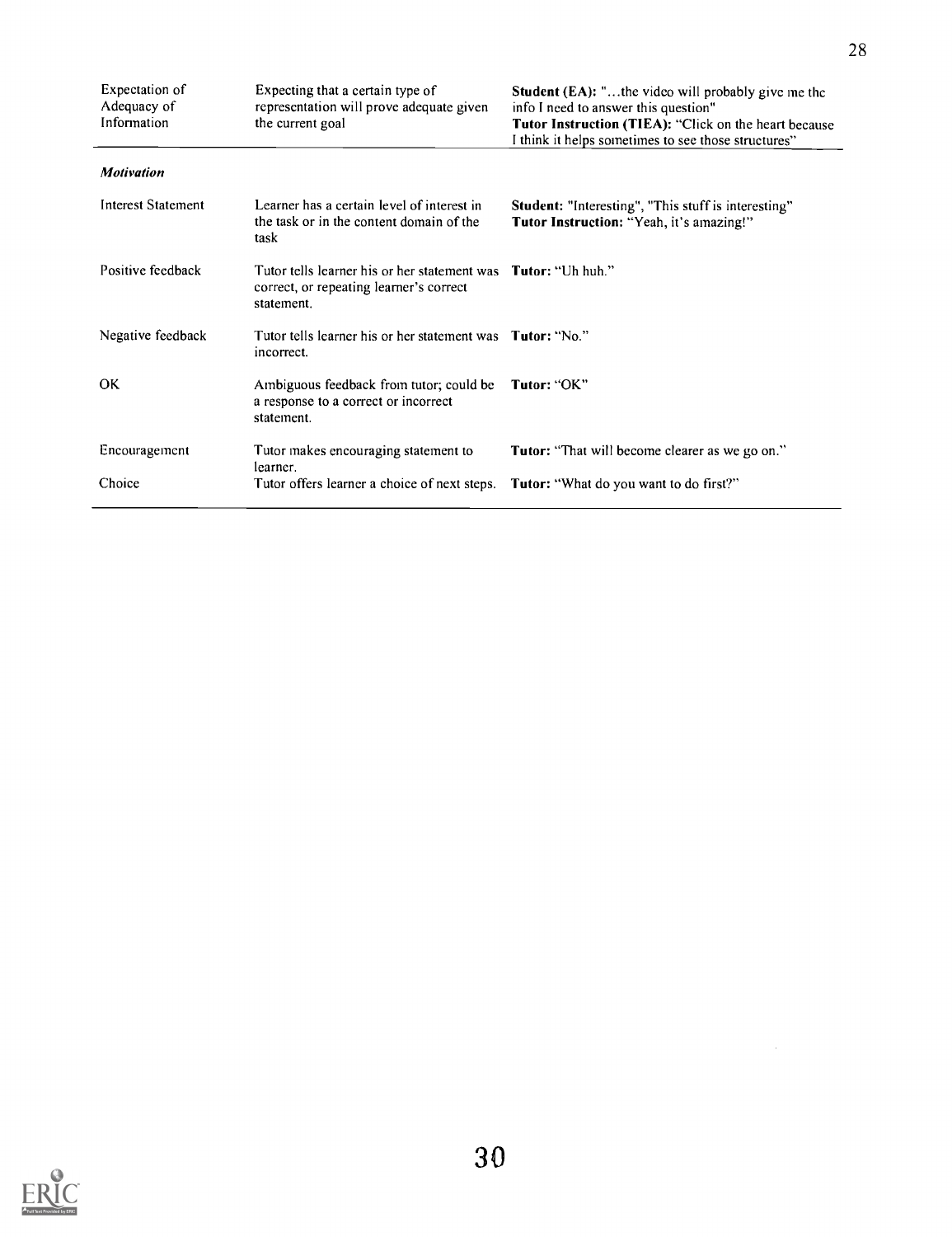For tutors, we similarly converted raw counts of all SRL variables (summing Tutor Instruction and Tutor Scaffolding codes) for each strategy, using the total of all tutor utterances as the denominator. We then calculated the median proportion for each variable, identified for each tutoring session whether that variable was used above or below the median proportion across all sessions, and conducted a 2 x 2 chi-square analysis for each self-regulatory variable.

<sup>ii</sup> Note that certain codes, such as "Recycle Goals in Working Memory" were never used by tutors.



We conducted a series of chi-square tests to examine how learners' use of self-regulatory variables differed across conditions. We first converted the raw counts to percentages for each participant's use of each strategy. We then conducted a median split across all conditions for the proportion of use for each variable. We were then able to identify, for each variable, which participants used that variable at a proportion above or below the median. For example, participant 2005 used Feeling of Knowing (FOK) 20 times out of 87 utterances, or 22.99% of her moves. Across all participants, the median proportion for FOK was 11.45%, placing participant 2005 above the median frequency for FOK. By contrast, participant 3120 used FOK 8 times out of 102 moves, or 7.84% of her moves, placing her below the median proportion for FOK. We then conducted a 3  $x$ 2 chi-square analysis for each self-regulatory variable to determine whether the distribution of participants above and below the median across the treatments was significantly different from the null.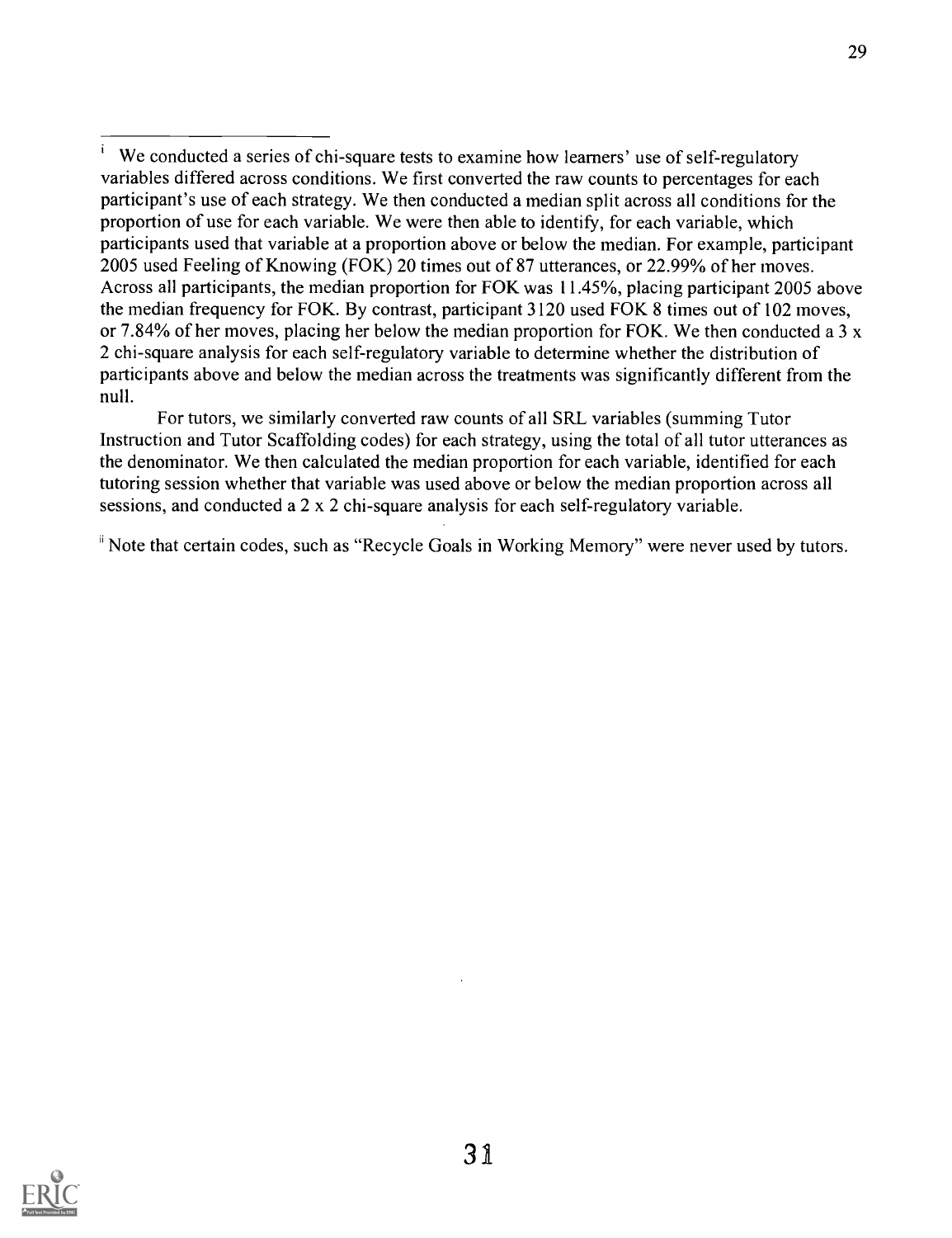|                             | <b>U.S. Department of Education</b><br>Office of Educational Research and Improvement (OERI)<br>National Library of Education (NLE)<br><b>Educational Resources Information Center (ERIC)</b> |                                          |
|-----------------------------|-----------------------------------------------------------------------------------------------------------------------------------------------------------------------------------------------|------------------------------------------|
|                             | REPRODUCTION RELEASE                                                                                                                                                                          | Educational Resources Information Center |
|                             | (Specific Document)                                                                                                                                                                           | TM035010                                 |
| I. DOCUMENT IDENTIFICATION: |                                                                                                                                                                                               |                                          |
| Title:                      | scopolding and students'                                                                                                                                                                      |                                          |
| Author(s): LOGEN            | ASEVEDO JENNIFER G. CROMLEY LESLIE THOMAS                                                                                                                                                     | DIANE SEIDERT MYRIAM                     |
| Corporate Source:           |                                                                                                                                                                                               | <b>Publication Date:</b>                 |
|                             |                                                                                                                                                                                               |                                          |
| <b>DEDDANIATIO</b>          |                                                                                                                                                                                               |                                          |

وراجات

#### II. REPRODUCTION RELEASE:

In order to disseminate as widely as possible timely and significant materials of interest to the educational community, documents announced in the<br>monthly abstract journal of the ERIC system, Resources in Education (RIE), electronic media, and sold through the ERIC Document Reproduction Service (EDRS). Credit is given to the source of each document, and, if reproduction release is granted, one of the following notices is affixed to the docu

If permission is granted to reproduce and disseminate the identified document, please CHECK ONE of the following three options and sign at the bottom of the page.

| The sample sticker shown below will be<br>affixed to all Level 1 documents                                                                                               | The sample sticker shown below will be<br>affixed to all Level 2A documents                                                                                                                                                                                                                                                                                                                                                                                                                                                                                                                                                                                                                                                                                                                      | The sample sticker shown below will be<br>affixed to all Level 2B documents                                  |
|--------------------------------------------------------------------------------------------------------------------------------------------------------------------------|--------------------------------------------------------------------------------------------------------------------------------------------------------------------------------------------------------------------------------------------------------------------------------------------------------------------------------------------------------------------------------------------------------------------------------------------------------------------------------------------------------------------------------------------------------------------------------------------------------------------------------------------------------------------------------------------------------------------------------------------------------------------------------------------------|--------------------------------------------------------------------------------------------------------------|
| PERMISSION TO REPRODUCE AND<br>DISSEMINATE THIS MATERIAL HAS<br>BEEN GRANTED BY                                                                                          | PERMISSION TO REPRODUCE AND<br>DISSEMINATE THIS MATERIAL IN<br>MICROFICHE, AND IN ELECTRONIC MEDIA<br>FOR ERIC COLLECTION SUBSCRIBERS ONLY.<br>HAS BEEN GRANTED BY                                                                                                                                                                                                                                                                                                                                                                                                                                                                                                                                                                                                                               | PERMISSION TO REPRODUCE AND<br>DISSEMINATE THIS MATERIAL IN<br>MICROFICHE ONLY HAS BEEN GRANTED BY           |
|                                                                                                                                                                          |                                                                                                                                                                                                                                                                                                                                                                                                                                                                                                                                                                                                                                                                                                                                                                                                  |                                                                                                              |
| TO THE EDUCATIONAL RESOURCES<br>INFORMATION CENTER (ERIC)                                                                                                                | TO THE EDUCATIONAL RESOURCES<br><b>INFORMATION CENTER (ERIC)</b>                                                                                                                                                                                                                                                                                                                                                                                                                                                                                                                                                                                                                                                                                                                                 | TO THE EDUCATIONAL RESOURCES<br><b>INFORMATION CENTER (ERIC)</b>                                             |
|                                                                                                                                                                          | 2A                                                                                                                                                                                                                                                                                                                                                                                                                                                                                                                                                                                                                                                                                                                                                                                               | 2B                                                                                                           |
| Level 1<br>Check here for Level 1 release, permitting reproduction<br>and dissemination in microfiche or other ERIC prchival<br>media (e.g., electronic) and poper copy. | Level 2A<br>Check here for Level 2A release, permitting reproduction<br>and dissemination in microfiche and in electronic media for<br>ERIC archival collection subscribers only<br>Documents will be processed as indicated provided reproduction quality permits.<br>If permission to reproduce is granted, but no box is checked, documents will be processed at Level 1.<br>I hereby grant to the Educationel Resources Informetion Center (ERIC) nonexclusive permission to reproduce end disseminete this<br>document es indiceted ebove. Reproduction from the ERIC microfiche or electronic medie by persons other then ERIC employees end<br>its system contractors requires permission from the copyright holder. Exception is mede for non-profit reproduction by libraries end other | Level 2B<br>Check here for Level 2B rolease, permitting reproduction<br>and dissemination in microfiche only |
| Signature<br>Sign                                                                                                                                                        | service egencies to setisfy informetion needs of educetors in response to discrete inquiries.<br>Printed Name/Position/Title:                                                                                                                                                                                                                                                                                                                                                                                                                                                                                                                                                                                                                                                                    |                                                                                                              |
| here, w<br>Organization/Address:<br>please                                                                                                                               | Telephone:<br>301-Y05                                                                                                                                                                                                                                                                                                                                                                                                                                                                                                                                                                                                                                                                                                                                                                            | AIEVEOO<br>ASSISTANT                                                                                         |